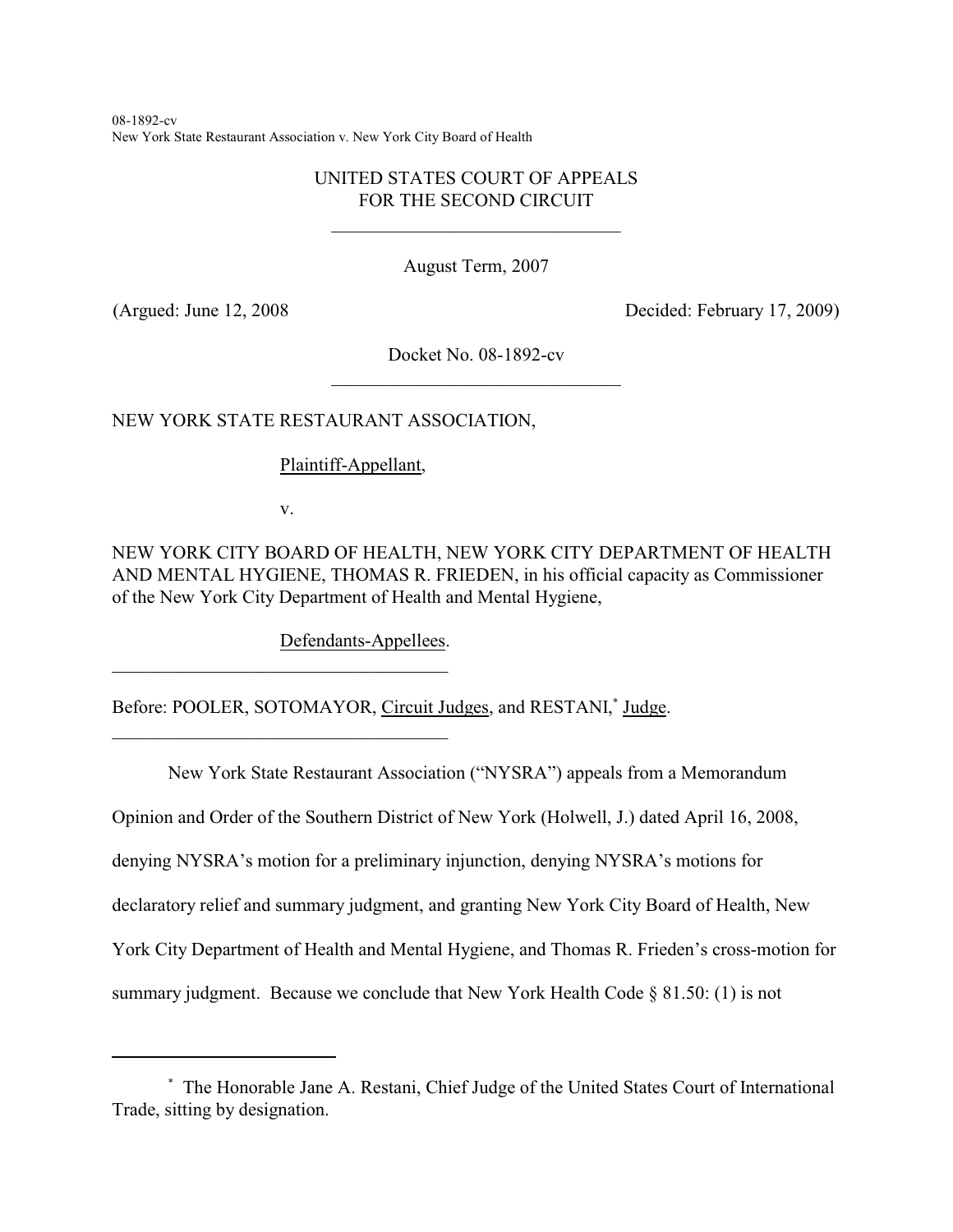expressly preempted by the Nutrition Labeling and Education Act of 1990; and (2) does not

infringe on NYSRA's member restaurants' First Amendment rights, we AFFIRM.

KENT A. YALOWITZ and PETER L. ZIMROTH (Nancy G. Milburn, Brandon C. Cowart, Amalia W. Jorns, on the brief), Arnold & Porter LLP, New York, N.Y., for Plaintiff-Appellant.

FAY NG, Assistant Corporation Counsel, City of New York (Michael A. Cardozo, Corporation Counsel, Pamela Seider Dolgow, Mark Muschenheim, Assistant Corporation Counsels, City of New York; Thomas Merrill, General Counsel, N.Y.C. Department of Health and Mental Hygiene, on the brief), for Defendants-Appellees.

DAVID S. JONES, Assistant United States Attorney, Southern District of New York, New York, N.Y. (Michael J. Garcia, United States Attorney, James L. Cott, Assistant United States Attorney, Southern District of New York, New York, N.Y.; Gregory G. Katsas, Acting Assistant Attorney General, Douglas N. Letter, Michael E. Robinson, Attorneys, Appellate Staff, Civil Division, U.S. Department of Justice; Thomas R. Barker, Acting General Counsel, Gerald F. Masoudi, Chief Counsel, Food and Drug Division, Karen E. Schifter, Associate Chief Counsel, Office of the General Counsel, U.S. Department of Health and Human Services, on the brief), for Amicus Curiae U.S. Food and Drug Administration, in support of Defendants-Appellees.

Deepak Gutpa, Brian Wolfman, Public Citizen Litigation Group, for Amici Curiae U.S. Congressman Henry Waxman, Former FDA Commissioner David Kessler, Public Citizen, Center for Science in the Public Interest, American College of Preventive Medicine, American Diabetes Association, American Medical Association, American Public Health Association, California Center for Public Health Advocacy, The Medical Society of the State of New York, Trust for America's Health, Professors of Medicine, Nutrition, and Public Health, in support of Defendants-Appellees.

Dennis J. Herrera, City Attorney, Danny Chou, Chief of Complex and Special Litigation, Tara Steeley, Francesca Gessner, Deputy City Attorneys, City and County of San Francisco, CA, for Amici Curiae City and County of San Francisco, CA; Cities of Philadelphia, PA and West Hollywood, CA; Los Angeles County, CA; King County, WA; Montgomery County, MD; National League of Cities, National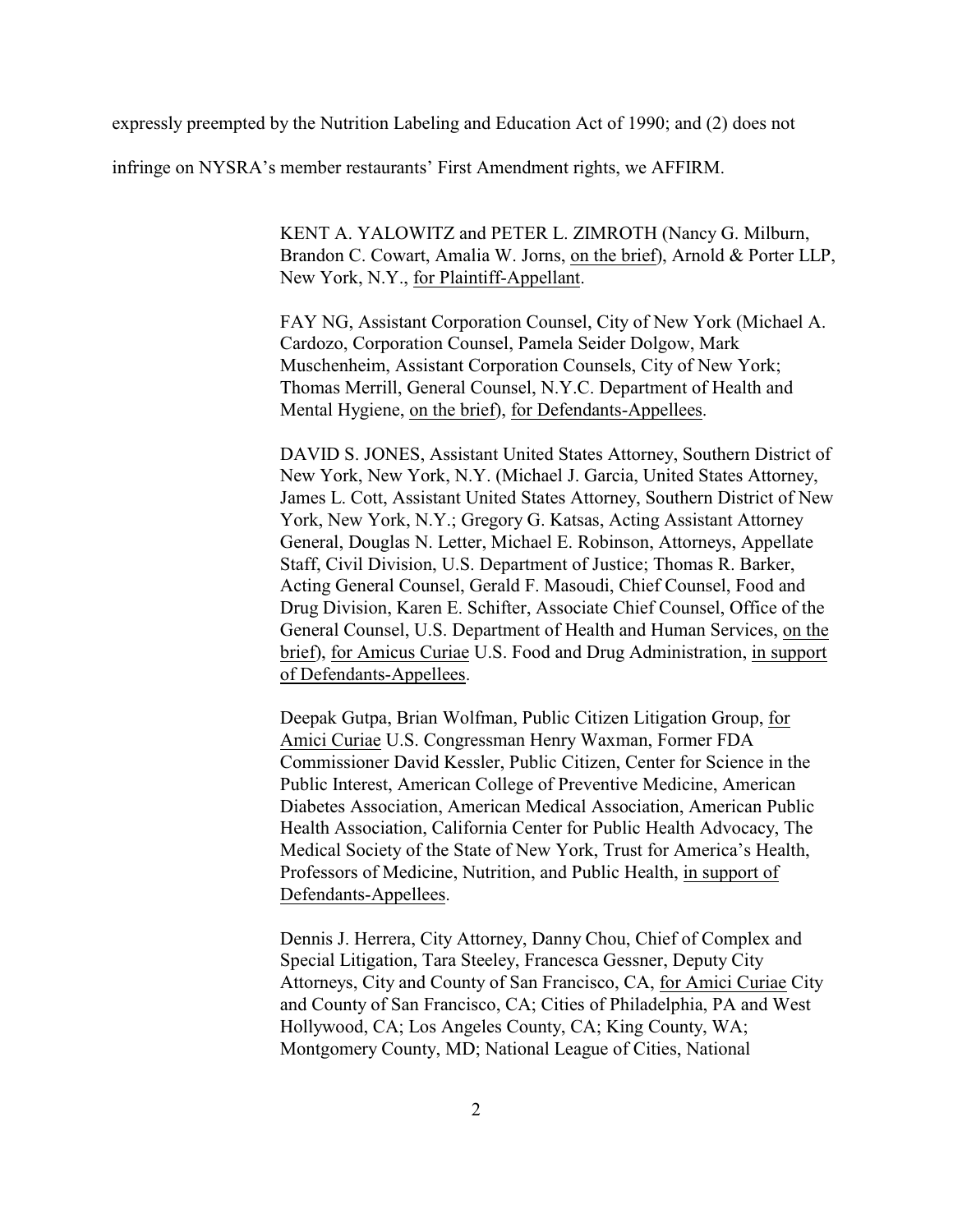Association of County and City Health Officials, and International Municipal Lawyers Association; California State Senators Alex Padilla and Carole Migden, California Assembly Member Mark Desaulnier, New York State Assemblyman Felix Ortiz, Chicago Alderman Edward M. Burke, and Washington D.C. Councilmember Phil Mendelson, in support of Defendants-Appellees.

Brian L. Bromberg, New York, N.Y., for Amici Curiae Robert Post, David Boies Professor of Law, Yale Law School; Jennifer L. Pomeranz, Kelly D. Brownell, Rudd Center for Food Policy & Obesity at Yale University, in support of Defendants-Appellees.

POOLER, Circuit Judge:

In this case, the New York State Restaurant Association ("NYSRA"), a not-for-profit business association of over 7,000 restaurants, challenges the constitutionality of New York City Health Code § 81.50, which requires roughly ten percent of restaurants in New York City, including chains such as McDonald's, Burger King and Kentucky Fried Chicken, to post calorie content information on their menus and menu boards. See New York City, N.Y., Health Code tit. 24, § 81.50 (2008) ("Regulation 81.50"). NYSRA contends that Regulation 81.50 is unconstitutional because it is: (1) preempted by federal laws, specifically the Nutrition Labeling and Education Act of 1990 ("NLEA"), and (2) infringes on its member restaurants' First Amendment rights. Proceeding pursuant to our jurisdiction under 28 U.S.C. § 1292(a)(1), we conclude that Regulation 81.50 survives both challenges. As we will explain, the federal statutory scheme regulating labeling and branding of food is a labyrinth and interpreting the statute are a series of agency regulations that sometimes appear to conflict and are difficult to harmonize. It is our view, however, that Congress intended to exempt restaurant food from the preemption sections that are necessary to allow food to be sold interstate. In requiring chain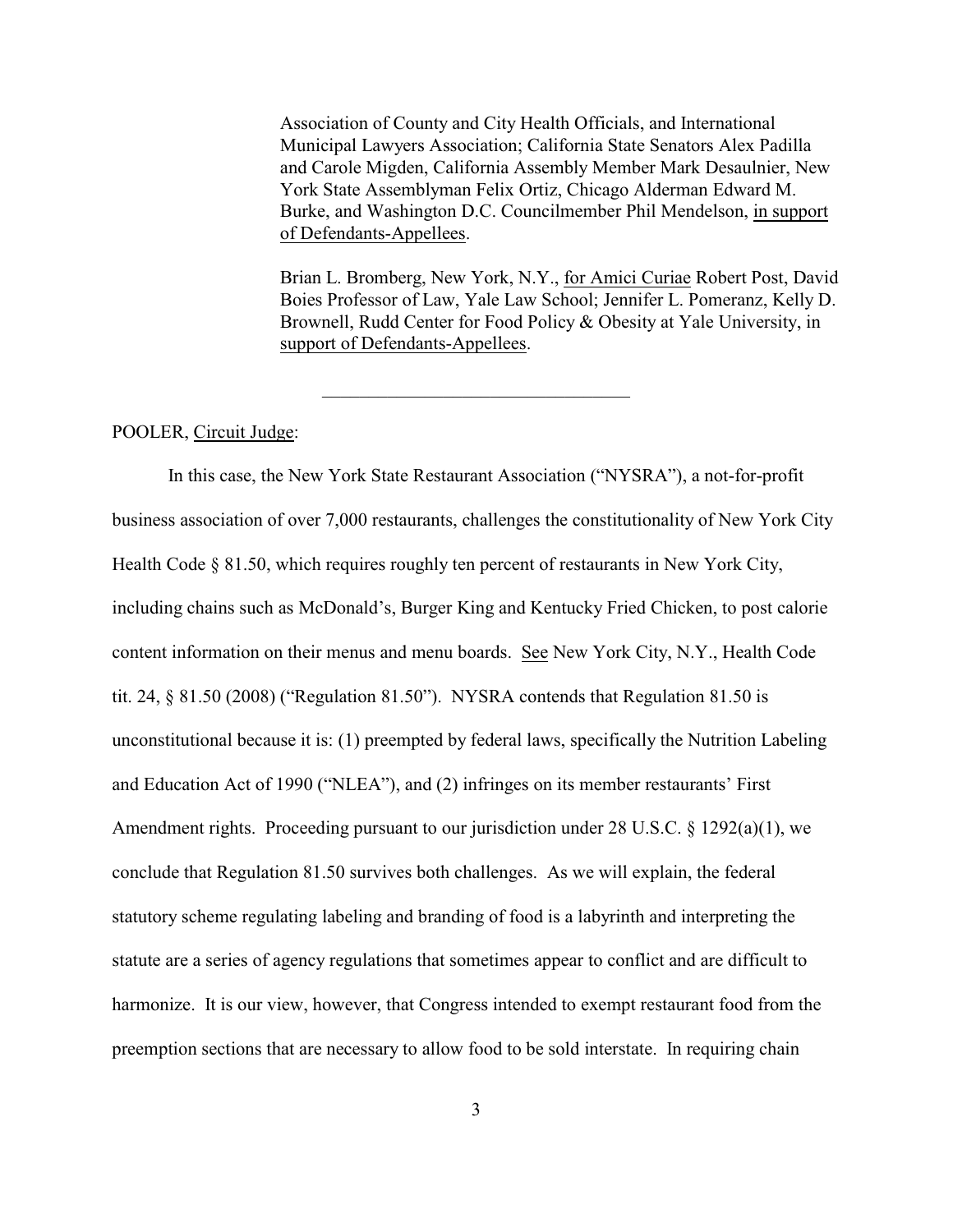restaurants to post calorie information on their menus, New York City merely stepped into a sphere that Congress intentionally left open to state and local governments. Furthermore, although the restaurants are protected by the Constitution when they engage in commercial speech, the First Amendment is not violated, where as here, the law in question mandates a simple factual disclosure of caloric information and is reasonably related to New York City's goals of combating obesity.

## **I. Background**

#### **A. Federal Statutory Scheme: the Nutrition Labeling and Education Act of 1990**

The Federal Food, Drug, and Cosmetic Act (the "FDCA"), enacted in 1938, generally prohibits misbranding of food. Our discussion focuses on two sections of that act -- (q) and (r) - which were added in 1990 through the passage of the Nutrition Labeling and Education Act (the "NLEA"), Pub. L. No. 101-535, 104 Stat. 2353 (1990). The NLEA sought "to clarify and to strengthen the Food and Drug Administration's legal authority to require nutrition labeling on foods, and to establish the circumstances under which claims may be made about nutrients in foods." H.R. Rep. No. 101-538, at 7 (1990), reprinted in 1990 U.S.C.C.A.N. 3336, 3337.<sup>1</sup>

Sections 343(q) and (r) and their related preemption provisions, Sections 343-1(a)(4) and (a)(5), are the statutory bases from which the preemption questions in this case stem. Section 343(q), entitled "[n]utrition information," addresses mandatory information on nutrients, and requires that basic nutrition facts be disclosed for most foods. The general public is well-

 $<sup>1</sup>$  The FDA filed an amicus brief at our request. Numerous cities, counties, government</sup> officials, and associations also appear as amici. All ask us to affirm the district court.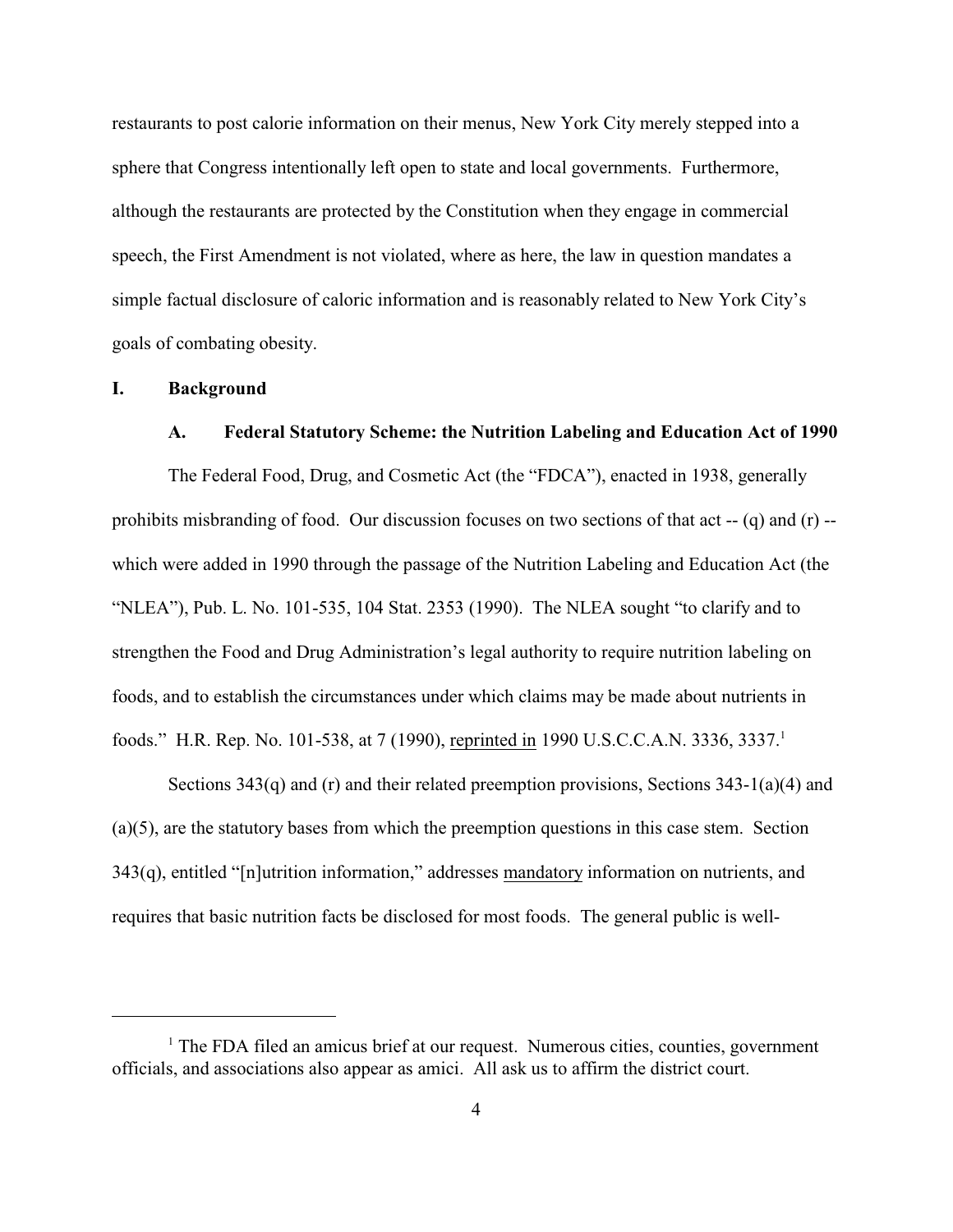acquainted with this provision through the "Nutrition Facts" panel on packaged foods that

informs buyers of the "the total number of calories" per serving, along with the quantities of various nutrients contained in the foods. 21 U.S.C.  $\S 343(q)$ . Restaurants, NYSRA's membership, are exempt from Section 343(q)'s mandatory nutrition information labeling requirements; they do not have to attach a Nutrition Facts panel to food they serve. Id.  $\S$  343(q)(5)(A)(i).

Section 343(r), entitled "[n]utrition levels and healthrelated claims," addresses voluntary information, that is, those claims that a food purveyor may choose to add to its product label about the nutrient content (for example, "low sodium") or health benefits (for example, "fiber reduces cholesterol") of its

| Nutrition Facts                                                                                                                          |                |                       |                 |
|------------------------------------------------------------------------------------------------------------------------------------------|----------------|-----------------------|-----------------|
|                                                                                                                                          |                |                       |                 |
| Serving Size 1 cup (228g)<br>Servings Per Container 2                                                                                    |                |                       |                 |
|                                                                                                                                          |                |                       |                 |
| <b>Amount Per Serving</b>                                                                                                                |                |                       |                 |
|                                                                                                                                          |                |                       |                 |
| <b>Calories 260</b>                                                                                                                      |                | Calories from Fat 120 |                 |
|                                                                                                                                          |                |                       | % Dally Value*  |
| <b>Total Fat 13g</b>                                                                                                                     |                | 20%                   |                 |
| Saturated Fat 5g                                                                                                                         |                |                       | 25%             |
| Trans Fat 2g                                                                                                                             |                |                       |                 |
| <b>Cholesterol</b> 30mg                                                                                                                  |                |                       | 10%             |
| Sodium 660ma                                                                                                                             |                |                       | 28%             |
| Total Carbohydrate 31g                                                                                                                   |                |                       | 10%             |
| Dietary Fiber 0g                                                                                                                         |                |                       | О%              |
| Sugars 5g                                                                                                                                |                |                       |                 |
| Protein 5g                                                                                                                               |                |                       |                 |
|                                                                                                                                          |                |                       |                 |
| Vitamin A 4%                                                                                                                             |                | Vitamin C 2%          |                 |
| Calcium 15%                                                                                                                              |                | Iron $4%$             |                 |
| *Percent Daily Values are based on a 2,000 calorie diet.<br>Your Daily Values may be higher or lower depending on<br>your calorie needs: |                |                       |                 |
|                                                                                                                                          | Calories:      | 2,000                 | 2.500           |
| <b>Total Fat</b>                                                                                                                         | Less than      | 65g                   | 80a             |
| Sat Fat                                                                                                                                  | Less than      | 20 <sub>q</sub>       | 25 <sub>Q</sub> |
| Cholesterol                                                                                                                              | Less than      | 300mg                 | 300mg           |
| Sodium                                                                                                                                   | Less than      | 2,400mg               | 2,400mg         |
| Total Carbohydrate                                                                                                                       |                | 300 <sub>Q</sub>      | 375g            |
| <b>Dietary Fiber</b>                                                                                                                     |                | 25 <sub>g</sub>       | 30 <sub>Q</sub> |
| Calories per gram:                                                                                                                       |                |                       |                 |
| Fat 9                                                                                                                                    | Carbohydrate 4 |                       | Protein 4       |

 $(A)(i)$  the serving size ...,

(B) the number of servings . . .,

(C) the total number of calories--

(i) derived from any source, and

(ii) derived from the total fat,

in each serving size . . .,

(D) the amount of the following nutrients: Total fat, saturated fat, cholesterol, sodium, total carbohydrates, complex carbohydrates, sugars, dietary fiber, and total protein contained in each serving  $size \dots$ 

(E) any vitamin, mineral, or other nutrient required to be placed on the label and labeling of food under this chapter before October 1, 1990, if the Secretary determines that such information will assist consumers in maintaining healthy dietary practices.

21 U.S.C. § 343(q)(1).

<sup>&</sup>lt;sup>2</sup> Specifically, Section 343(q)(1) provides in relevant part, that "[a] food shall be deemed to be misbranded"

if it is a food intended for human consumption and is offered for sale, unless its label or labeling bears nutrition information that provides--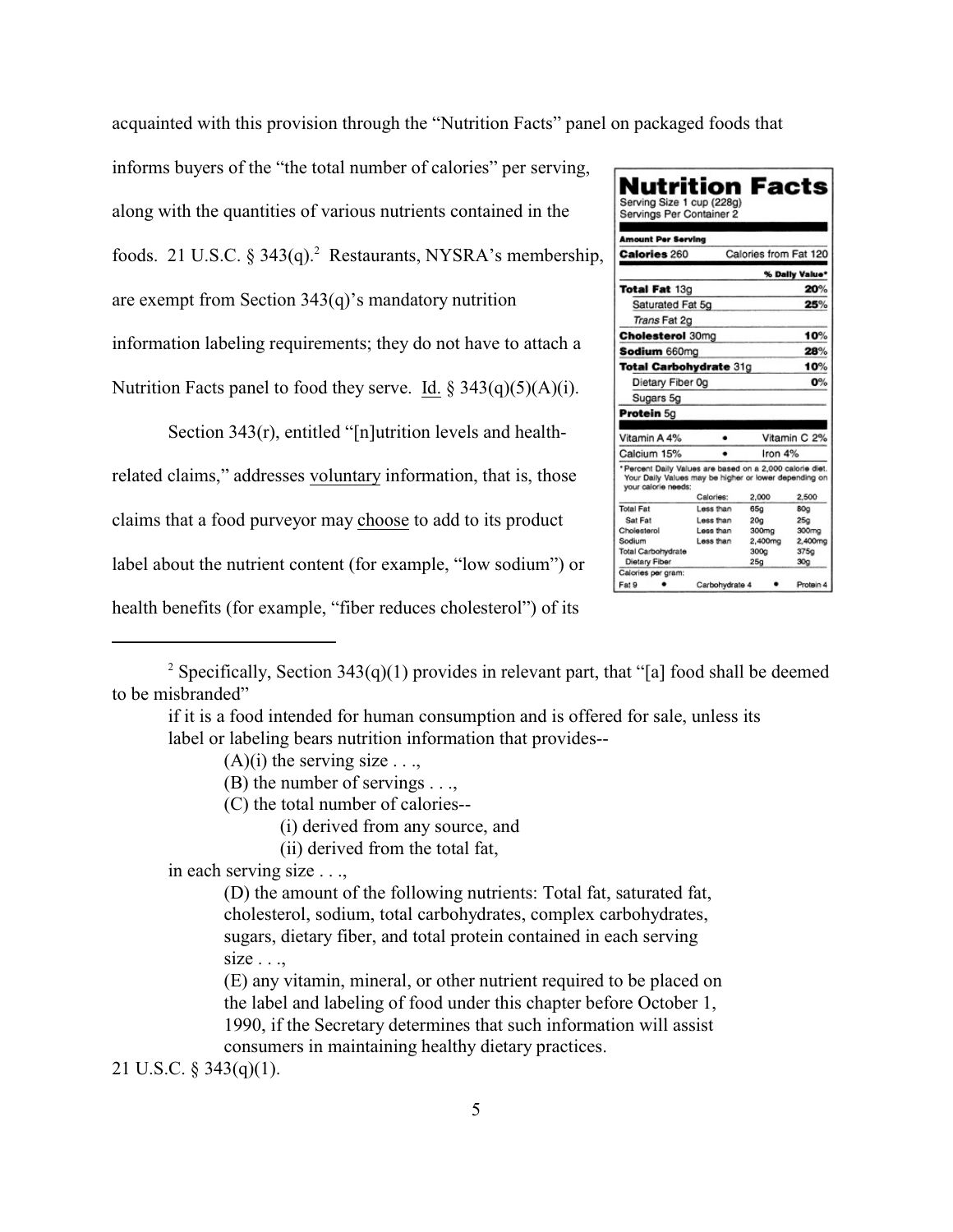product. See id.  $\S 343(r)$ . It prohibits the use of terms that "characterize.]" the level of any nutrient in a food unless they conform to definitions established by the FDA, and requires that claims about the relationship between nutrients and health conditions be supported by scientific consensus.<sup>3</sup> See id.; 21 C.F.R. § 101.14(c) ("FDA will promulgate regulations authorizing a health claim only when it determines . . . that there is significant scientific agreement, among experts qualified by scientific training and experience to evaluate such claims, that the claim is supported by such evidence."). Specifically, that section states that:

A food shall be deemed misbranded [if it]

(A) characterizes the level of any nutrient which is of the type required by [Section 343 (q)(1) or (q)(2)] to be in the label or labeling of the food unless the claim is made in accordance with [Section 343  $(r)(2)$ ], or (B) characterizes the relationship of any nutrient which is of the type required by [Section 343(q)(1) or (q)(2)] to be in the label or labeling of the food to a disease or a health-related condition unless the claim is made in accordance with [Section  $343(r)(3)$  or  $(5)(D)$ ].

21 U.S.C. § 343(r)(1)(A)-(B). However, Section 343(r) adds that "[a] statement of the type required by [Section 343(q)] that appears as part of the nutrition information required or permitted by such paragraph is not a claim which is subject to this paragraph." Id.  $\S 343$  (r)(1). In contrast to Section  $343(q)$ , restaurants are not exempt from Section  $343(r)$ 's regulation of "claims." Thus, when a restaurant chooses to "characterize[] the level of any nutrient which is of the type required by [Section 343(q)] to be in the label or labeling of the food," id.  $\S$ 

<sup>&</sup>lt;sup>3</sup> FDA Regulations define nutrient content claims for a range of specific descriptive terms such as "free," "low" "good source," "antioxidant," and "high potency." 21 C.F.R. §§ 101.13, 101.54, 101.56. For instance, the FDA Regulations provide that the term "high potency" "may be used on the label or in the labeling of foods to describe individual vitamins or minerals that are present at 100 percent or more of the [Reference Daily Intake] per reference amount customarily consumed." Id.  $\S$  101.54(f)(1)(i); see also id.  $\S$  101.9(c)(8)(iv) (establishing the nomenclature and reference daily intakes for various vitamins and minerals).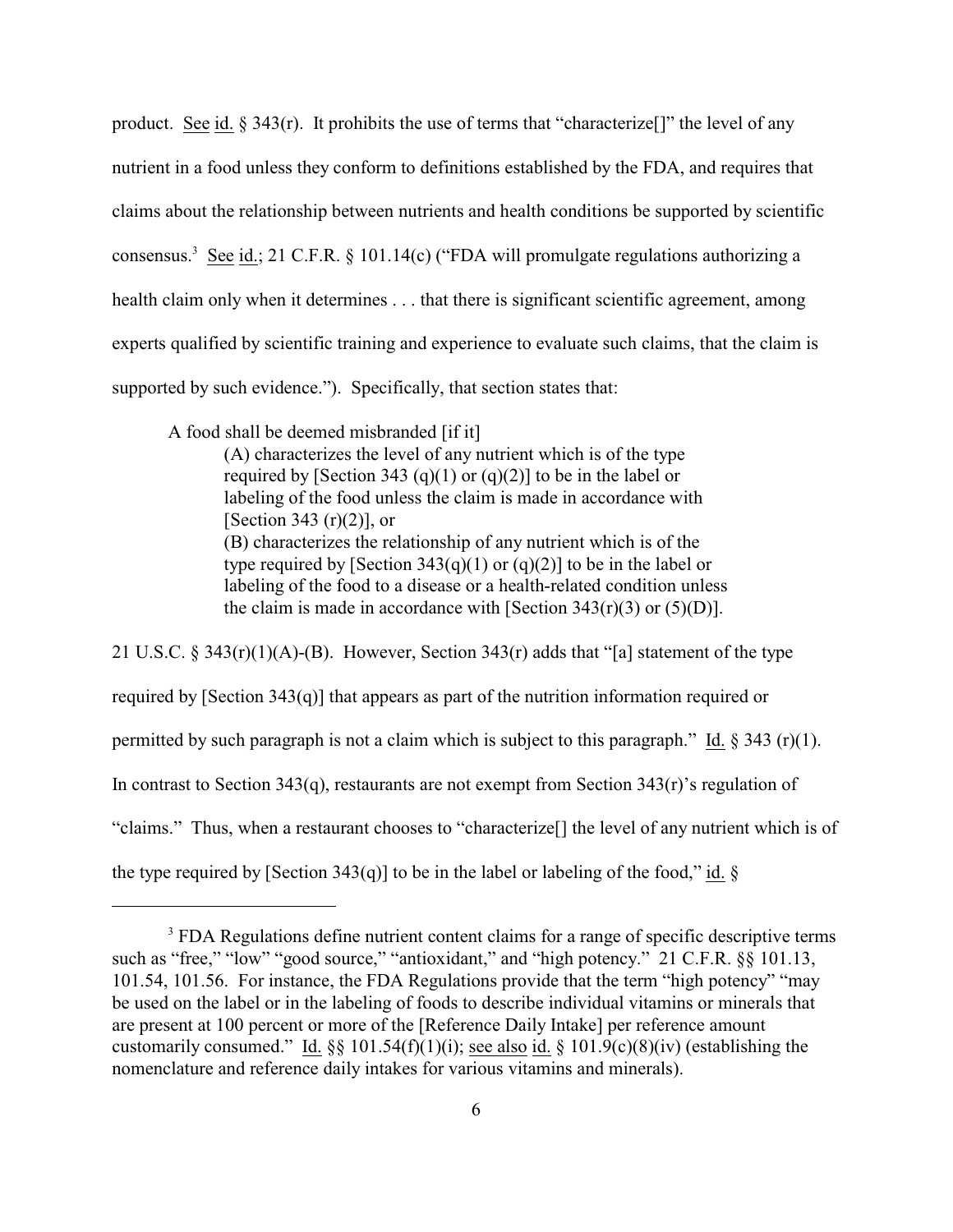$343(r)(1)(A)$ , it must conform to Section  $343(r)$ 's requirements.

The NLEA contains two express preemption provisions relating to both Sections 343(q) and (r). Section 343-1(a)(4), which relates to Section 343(q), preempts any state or local "requirement for nutrition labeling of food that is not identical to the requirement of [S]ection 343(q) . . ., except a requirement for nutrition labeling of food which is exempt under [Section  $343(q)(5)(A)(i)$ ]," that is, the restaurant exception. Id. § 343-1(a)(4) (emphasis added).<sup>4</sup> Section  $343-1(a)(5)$ , which relates to Section  $343(r)$ , expressly preempts state or local governments from imposing any requirement on nutrient content claims made by a food purveyor "in the label or labeling of food that is not identical to the requirement of  $[S]$ ection  $343(r)$ ..., except a requirement respecting a claim made in the label or labeling of food which is exempt under [S]ection 343(r)(5)(B)." Id. § 343-1(a)(5) (emphasis added);<sup>5</sup> 21 C.F.R. § 101.13(q)(5)(A). Thus, states are not preempted from adopting nutrition information labeling laws as defined by Section 343(q), but are preempted from adopting nutrient claim laws as defined by Section  $343(r)$ .

Though appearing complex, this scheme is simple when it comes to restaurant food -- the NLEA does not regulate nutrition information labeling on restaurant food, and states and localities are free to adopt their own rules. The NLEA, however, does generally regulate

<sup>&</sup>lt;sup>4</sup> Only the restaurant exception is relevant in this case, but we note that Section 343-1(a)(4) also provides a preemption exception for "food which is exempt under [Section  $343(q)(5)(A)(ii)$ ." That subsection refers to food sold for immediate consumption in retail establishments such as grocery stores.

<sup>&</sup>lt;sup>5</sup> Section 343(r)(5)(B) refers to claims relating to (1) cholesterol, (2) saturated fat, (3) dietary fiber, or (4) nutrients that increase the risk of diet-related health conditions, and is, as NYSRA agrees, inapplicable here. See NYSRA Br. 10.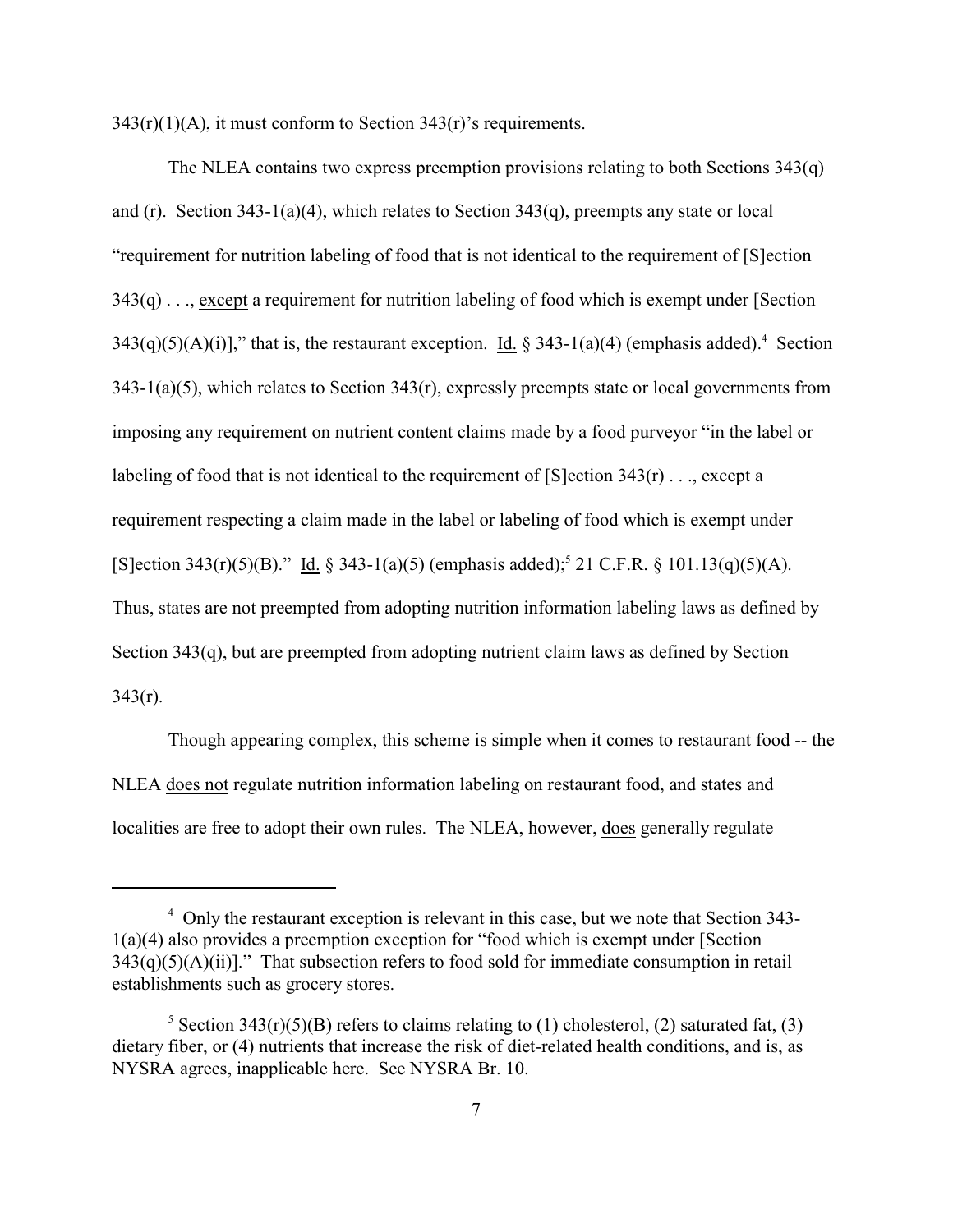nutrition content claims on restaurant foods, and states and localities may only adopt rules that are identical to those provided in the NLEA.

## **B. New York City Adopts Regulations Governing Calorie Labeling in Restaurants; NYSRA Challenges those Regulations.**

Seeking to combat rising rates of obesity and associated health care problems, in December 2006, the New York City Board of Health adopted the precursor to the current Regulation 81.50, by amending Article 81 of the Health Code and adding a new Section 81.50. The 2006 regulation, which was to become effective on July 1, 2007, mandated that any food service establishment voluntarily publishing calorie information post such information on its menus and menu boards. This regulation was met with vigorous objection from the restaurants and prompted many to stop voluntarily making such information available. On behalf of the restaurants, NYSRA subsequently sued the New York City Board of Health, the New York City Department of Health and Mental Hygiene, and Thomas R. Frieden (also appellees here, together "New York City" or the "City") in the Southern District of New York. In a decision issued on September 11, 2007, the district court concluded that Regulation 81.50 as adopted was preempted by 21 U.S.C.  $\S$  343-1(a)(5) -- the claims preemption provision -- because, to the extent it applied only to restaurants that had voluntarily provided calorie information, it regulated nutrient content claims. N.Y. State Rest. Ass'n v. N.Y. City Bd. of Health (NYSRA I), 509 F. Supp. 2d 351, 361-63 (S.D.N.Y. 2007). However, in so holding, the district court stated that

By making its requirements contingent on a voluntary claim, Regulation 81.50 directly implicates [Section] 343(r) and its corresponding preemption provision. New York City, although free to enact mandatory disclosure requirements of the nature sanctioned by [Section] 343(q) (and proposed or enacted in other jurisdictions), has adopted a regulatory approach that puts it in the heartland of [Section] 343(r) and has subjected its regulation to preemption under [Section]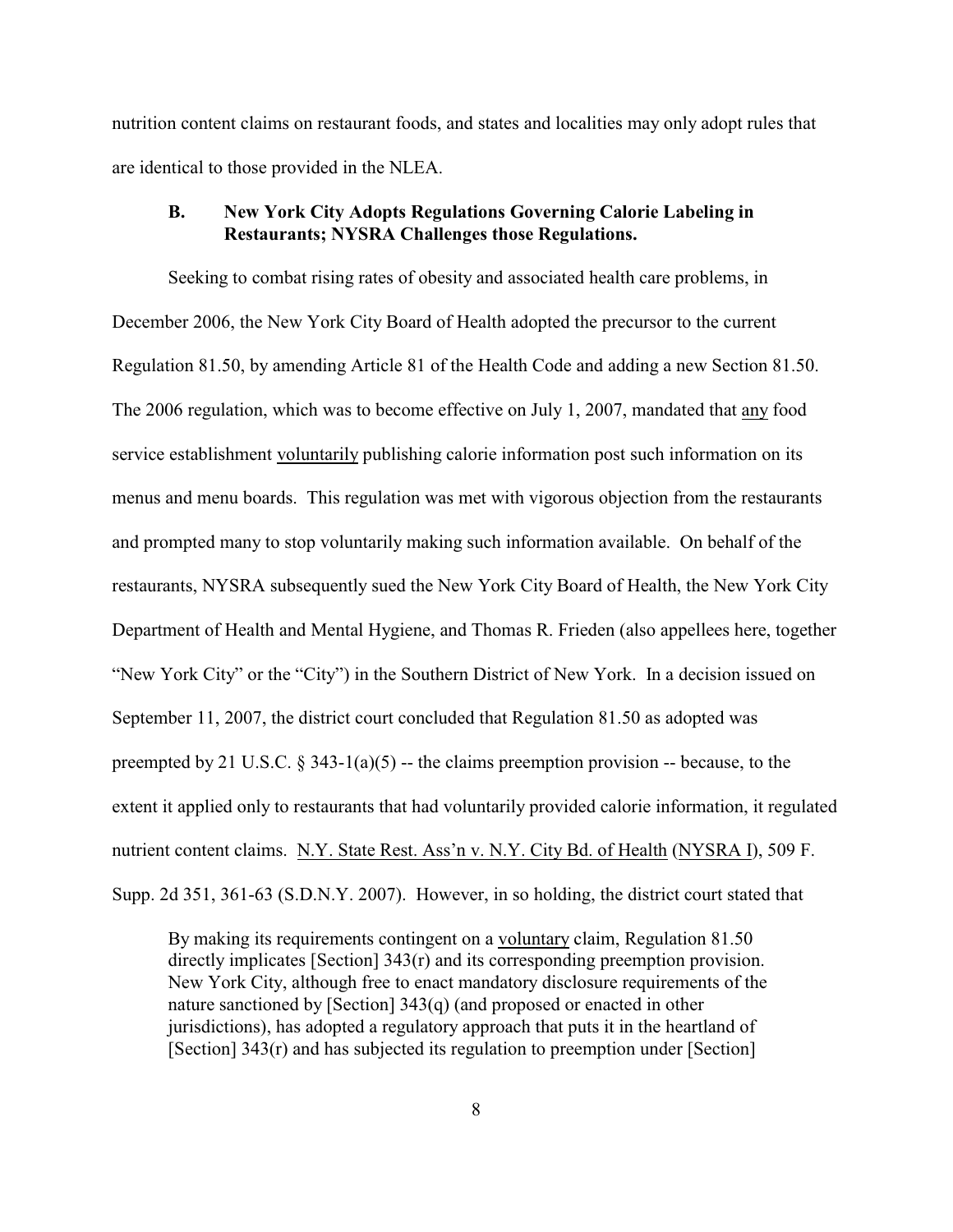$343 - 1(a)(5)$ .

Id. at 363 (footnote omitted). Having decided for NYSRA on preemption, the district court did not reach NYSRA's First Amendment claim.

Taking its cue from the district court's opinion, on January 22 2008, the New York City Board of Health repealed and modified the 2006 regulation, producing the current version of Regulation 81.50. See Dep't of Health and Mental Hygiene Bd. of Health, Notice of Adoption of a Resolution to Repeal and Reenact § 81.50 of the New York City Health Code (Jan. 22, 2008) [hereinafter Notice of Adoption]. $<sup>6</sup>$  The revised Regulation 81.50 requires all chain restaurants</sup> with fifteen or more establishments nationally to make statements showing calorie content in the precise manner prescribed by the regulation. For those restaurants covered by the regulation, the calorie information must be presented clearly and conspicuously, adjacent or in close proximity to the menu item, and the font and format of calorie information must be as prominent in size and appearance as the name or price of the menu item. See Notice of Adoption at 12-14. Now, every time New Yorkers walk into or use the drive-through of certain chain restaurants, they are informed, for instance, that the taco salad contains 840 calories, the sausage and egg breakfast sandwich contains 450 calories, and the premium hamburger sandwich with mayonnaise contains 670 calories but without mayonnaise contains 510 calories. Regulation 81.50 expressly permits the restaurants to provide "additional nutritional information" and to provid $[e] \ldots$  disclaimer $[s]$ stating that there may be variations in calorie content values across servings based on slight

 $6$  New York City also filed a notice of appeal to NYSRA I, however, the parties stipulated that the appeal should be dismissed as moot with prejudice in view of the modifications to Regulation 81.50. N.Y. State Rest. Ass'n v. N.Y. City Bd. of Health, No. 07-4378-cv (2d Cir. Feb. 5, 2008) (stipulation and order dismissing appeal).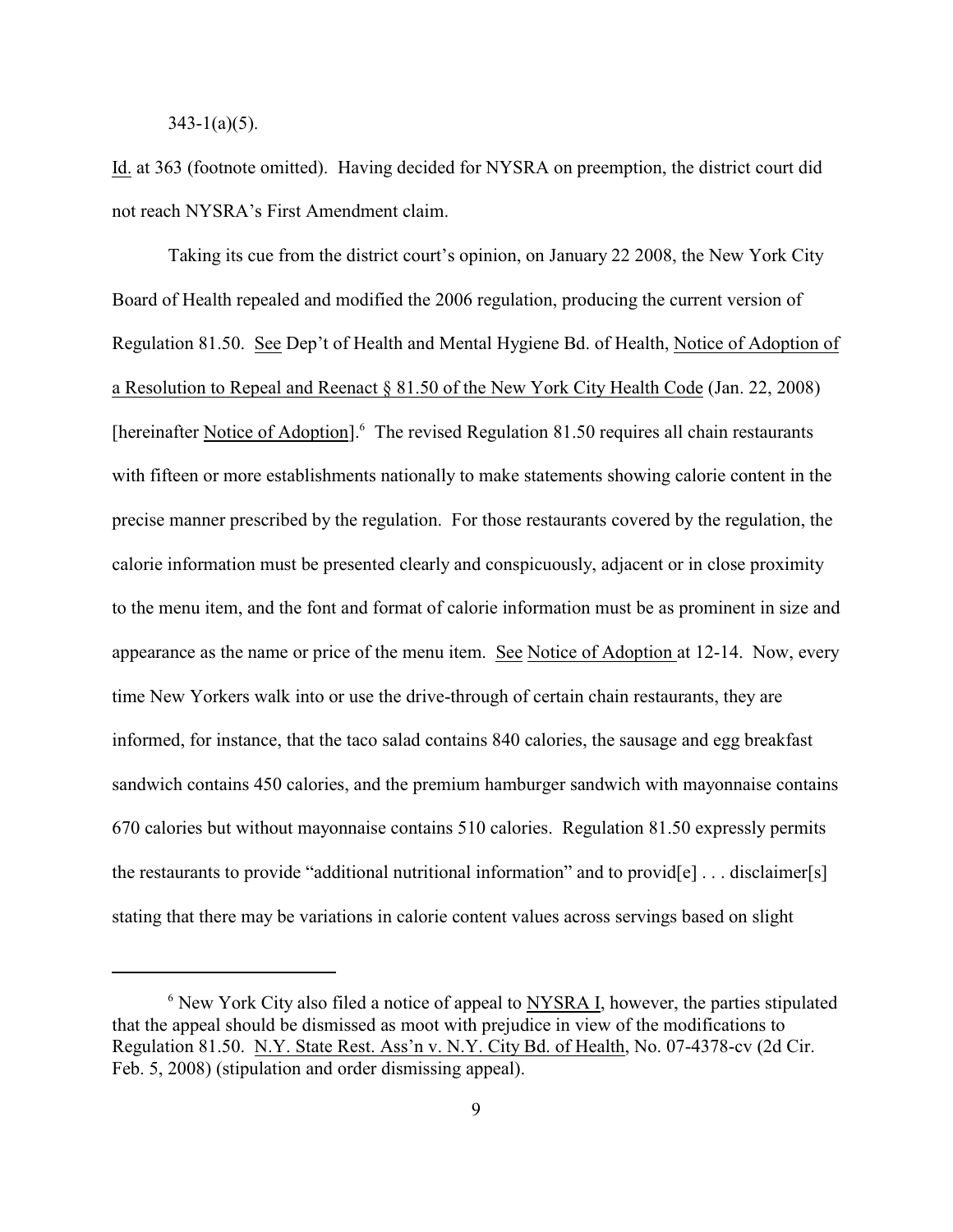variations in serving size, quantity of ingredients, or special ordering." Id. at 14.

 NYSRA's member restaurants, some of which already provided nutrition information to their customers, just not on their menus and menu boards, were not much happier with the City's latest effort at calorie disclosure on menus and menu boards specifically. They proposed alternatives to menu/menu board posting including signs directing consumers to nutrition information at the restaurants, posters, food wrappers, counter mats, stanchions, flip-charts, and brochures, with such information. Failing to convince the City -- which concluded that customers often did not see the nutrition information already provided by the restaurants, see id. at 7-8 -- of the superiority of these alternatives, NYSRA filed another action in the Southern District of New York, again seeking to declare the revised Regulation 81.50 preempted by federal law and/or unconstitutional, and to enjoin its enforcement; New York cross-moved for summary judgment on the preemption claim. Reasoning that "Regulation 81.50 is not preempted by [the] NLEA because that statute explicitly leaves to state and local governments the power to impose mandatory nutrition labeling by restaurants," the district court rejected NYSRA's preemption challenge and granted the City summary judgment on this claim. N.Y. State Rest. Ass'n v. N.Y. City Bd. of Health (NYSRA II), No. 08cv1000, 2008 WL 1752455, at \*1 (S.D.N.Y. Apr. 16, 2008). NYSRA also asked the district court to conclude that Regulation 81.50 impermissibly infringed on its members' First Amendment rights. But, the district court instead concluded that "the required disclosure of caloric information is reasonably related to the government's interest in providing consumers with accurate nutritional information and therefore does not unduly infringe on the First Amendment rights of NYSRA members." Id. NYSRA then appealed. It also sought a stay pending appeal, which we denied without prejudice to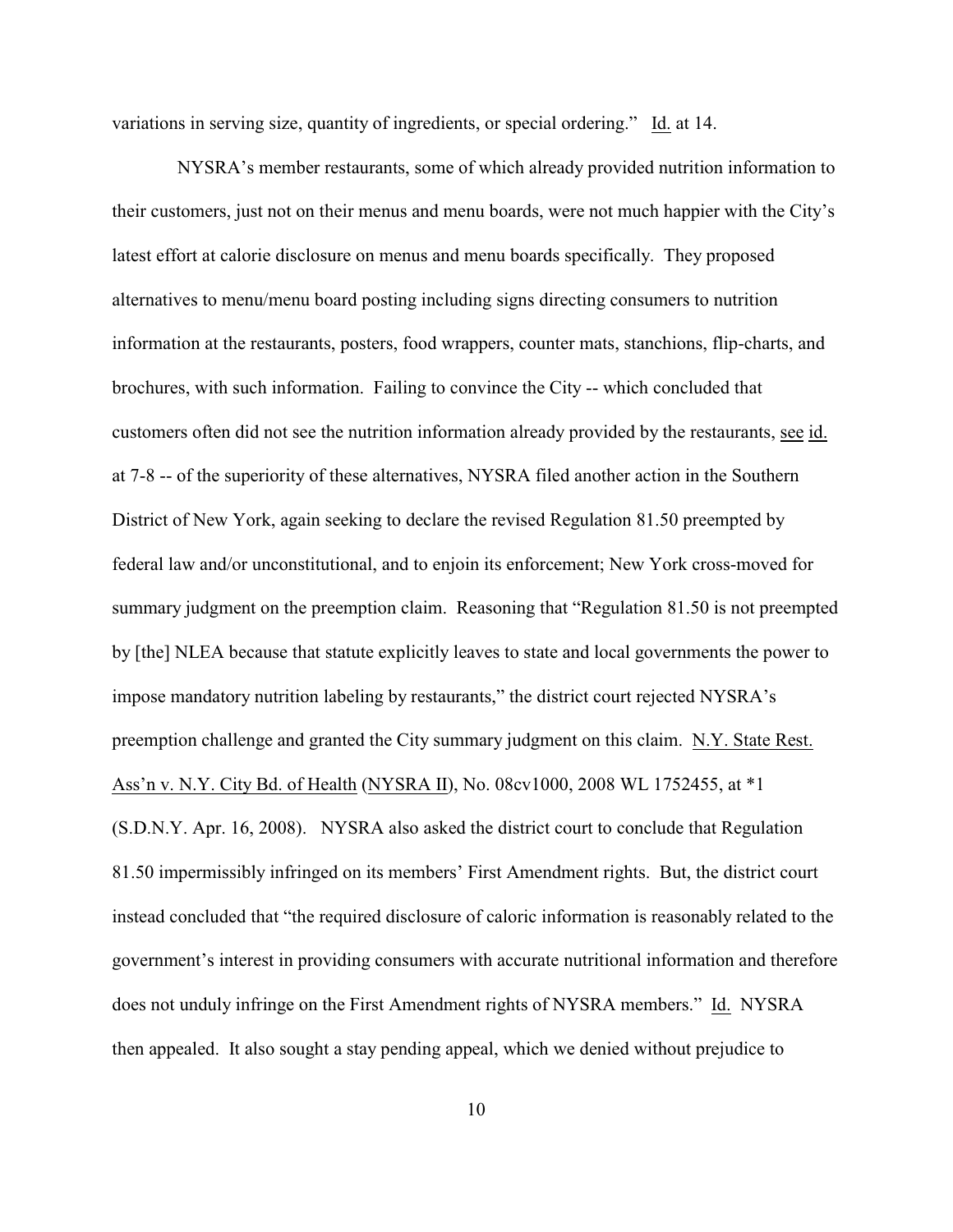renewal at or after oral argument, based upon the City's representations that the "no fines" period would be extended. We set an expedited briefing schedule, and subsequently denied the renewed motion for a stay. N.Y. State Rest. Assoc. v. N.Y. City Bd. of Health, No. 08-1892-cv (2d Cir. Apr. 29, 2008, June 16, 2008) (orders denying stay). We held oral argument on June 12, 2008, during which we heard from counsel for NYSRA, the City, and the FDA.

## **II. Discussion**

We review the district court's grant of New York City's cross-motion for summary judgment de novo, and the burden is on New York City to establish that it is entitled to judgment as a matter of law. Price v. N.Y. State Bd. of Elections, 540 F.3d 101, 107 (2d Cir. 2008). We review the denial of NYSRA's motion for a preliminary injunction for abuse of discretion. Sunward Elecs., Inc. v. McDonald, 362 F.3d 17, 24 (2d Cir. 2004). A party seeking a preliminary injunction ordinarily must show: (1) a likelihood of irreparable harm in the absence of the injunction; and (2) either a likelihood of success on the merits or sufficiently serious questions going to the merits to make them a fair ground for litigation, with a balance of hardships tipping decidedly in the movant's favor. Id. In deciding this appeal, we will discuss the motions relating to preemption together since on all motions, the question before us is one of law -- whether the NLEA preempts Regulation 81.50. We will then turn to the denial of a preliminary injunction on NYSRA's First Amendment claims, and "review the district court's judgment for abuse of discretion, although our review of its application of the law is de novo." In re Northwest Airlines Corp., 483 F.3d 160, 165 (2d Cir. 2007). As will be discussed, Regulation 81.50 is not preempted nor does it violate the restaurants' First Amendment rights.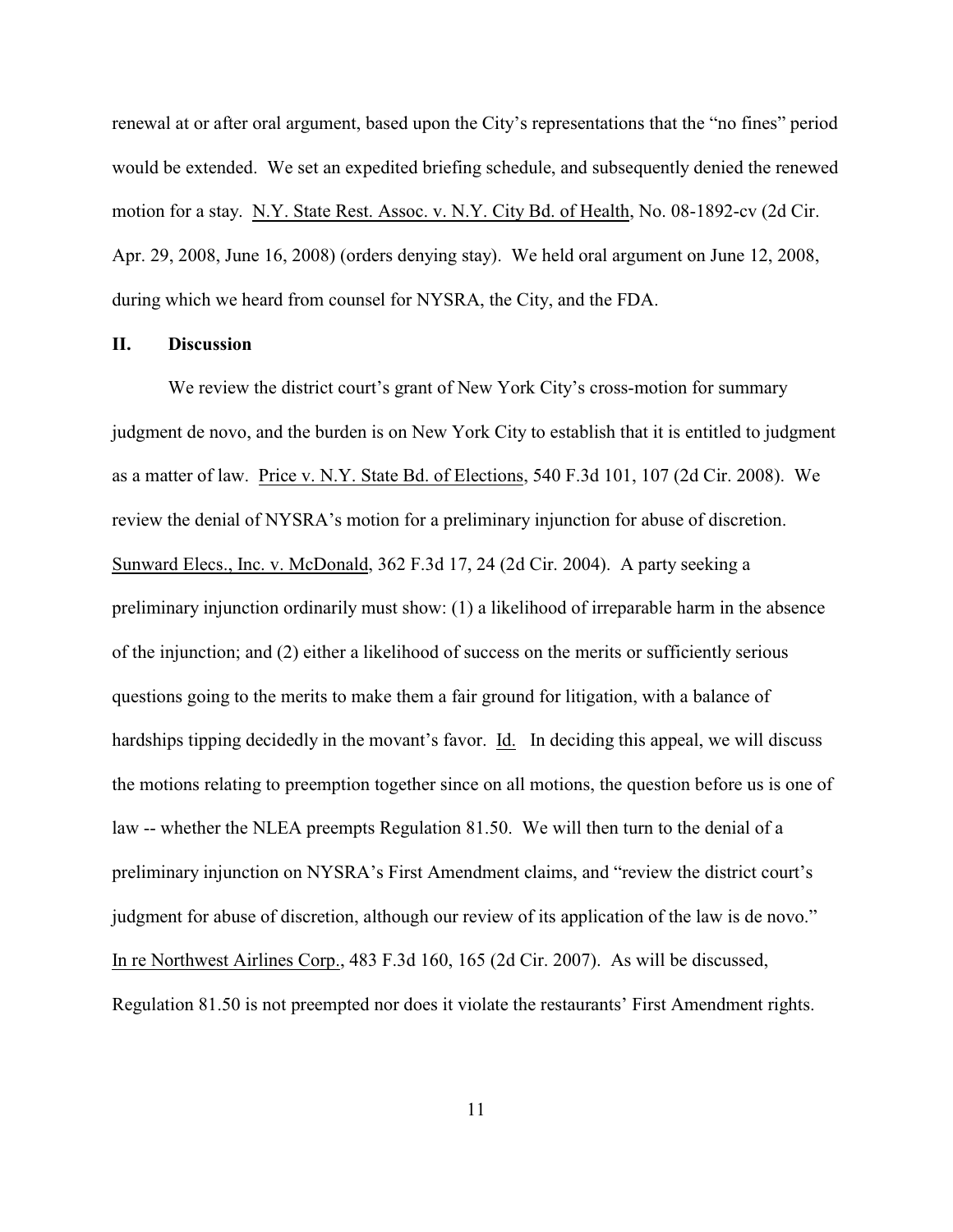### **A. Preemption**

Under the Supremacy Clause of the United States Constitution, "state laws that conflict with federal law are without effect," Altria Group, Inc. v. Good, 129 S. Ct. 538, 543 (2008) (quotation marks omitted), and are preempted. The "purpose of Congress is the ultimate touchstone in every pre-emption case," id. (quotation marks omitted), and "'we start with the assumption that the historic police powers of the States were not to be superseded by the Federal Act unless that was the clear and manifest purpose of Congress.'" United States v. Locke, 529 U.S. 89, 107 (2000) (quoting Rice v. Santa Fe Elevator Corp., 331 U.S. 218, 230 (1947). The presumption against preemption is heightened "where federal law is said to bar state action in fields of traditional state regulation." N.Y. State Conference of Blue Cross & Blue Shield Plans v. Travelers Ins. Co., 514 U.S. 645, 655 (1995). Given the traditional "primacy of state regulation of matters of health and safety," Medtronic, Inc. v. Lohr, 518 U.S. 470, 485 (1996), courts assume "that state and local regulation related to [those] matters . . . can normally coexist with federal regulations." Hillsborough County v. Automated Med. Labs., Inc. 471 U.S. 707, 718 (1985); see also Desiano v. Warner-Lambert & Co., 467 F.3d 85, 94 (2d Cir. 2007), aff'd by equally divided court sub nom Warner-Lambert & Co. v. Kent, 128 S. Ct. 1168 (2008). As a result, where the text of a preemption clause is ambiguous or open to more than one plausible reading, courts "have a duty to accept the reading that disfavors pre-emption." Bates v. Dow Agrosciences LLC, 544 U.S. 431, 449 (2005).

Helpfully, the NLEA is clear on preemption, stating that it "shall not be construed to preempt any provision of State law, unless such provision is expressly preempted under [21 U.S.C. § 343-1(a)] of the [FDCA]." Pub. L. No. 101-535, § 6(c)(1), 104 Stat. 2353, 2364 (21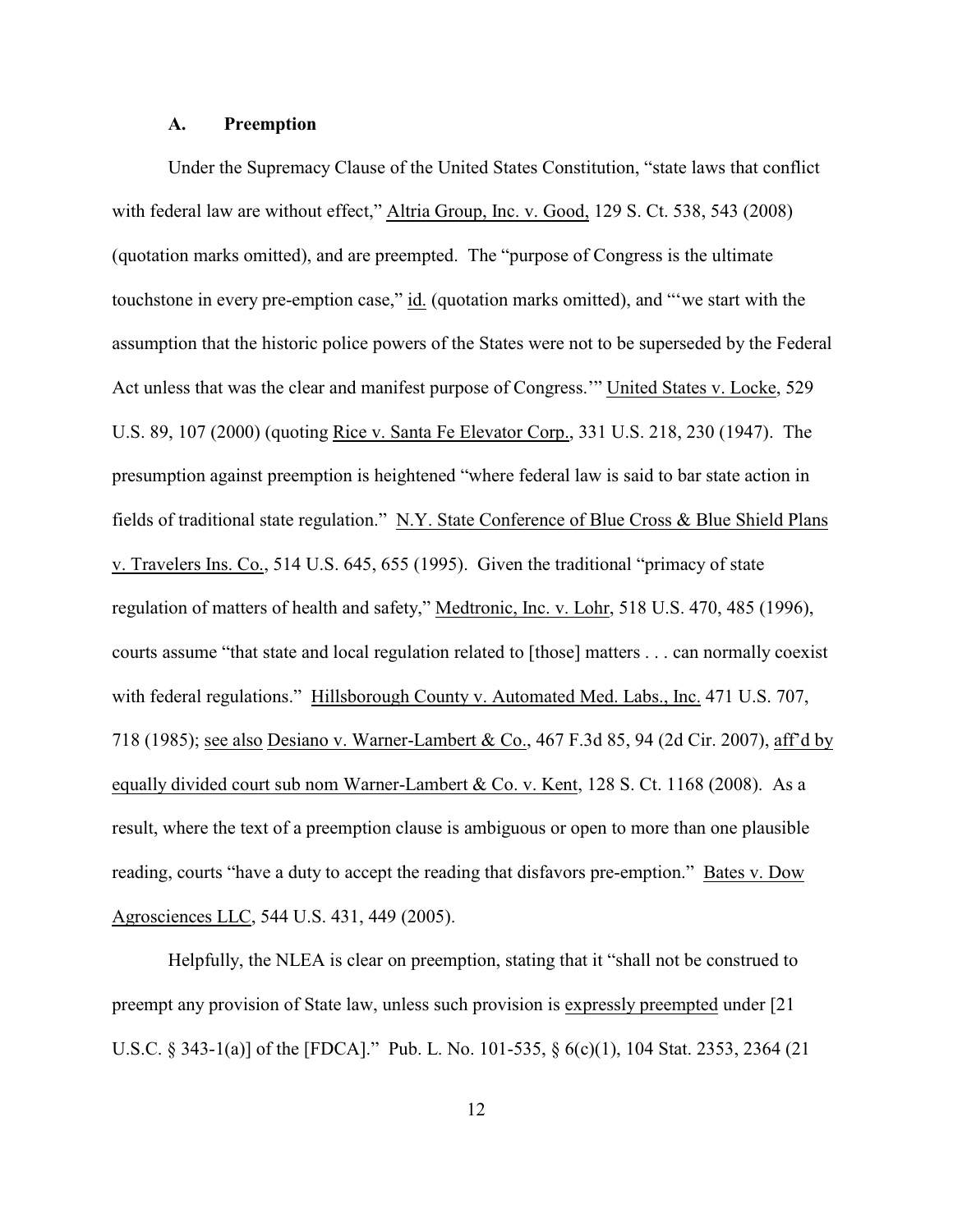U.S.C. § 343-1 note) (emphasis added). As already noted, as it pertains to restaurants, the NLEA does not preempt New York City from adopting its own requirements for nutrition information labeling, see 21 U.S.C. § 343-1(a)(4), but it does generally preempt it from adopting different rules for nutrient content claims, id.  $\S$  343-1(a)(5). In light of the NLEA's express preemption provisions, therefore, the issue in this case is less whether the NLEA is clear on preemption, but more whether the quantitative calorie disclosures Regulation 81.50 mandates that chain restaurants place on their menus and menu boards are "claims" falling under Section 343(r) and are thus preempted, or are "nutrition information" falling under Section 343(q) and thus are not preempted. Since NYSRA's argument that Regulation 81.50 pertains to claims turns primarily on the meaning of "claim" as used in the NLEA, some exposition of that term, especially as compared to the meaning of "nutrition information," is required.

As explained, the NLEA defines nutrition "information," to include "the total number of calories" in a food product. Id.  $\S$  343(q)(1)(C); see also 21 C.F.R.  $\S$  101.9(c)(1) ("The declaration of nutrition information on the label and in labeling of a food shall contain . . . [a] statement of the caloric content per serving . . . ."). Nutrition "claims" are statements "made in the label or labeling of the food which expressly or by implication . . . characterize[] the level of any nutrient which is of the type required by [Section  $343(q)$ ]." 21 U.S.C. §  $343(r)(1)(A)$ (emphasis added). However, "[a] statement of the type required by [Section 343(q)] that appears as part of the nutrition information required or permitted by such paragraph is not a claim." Id. §  $343(r)(1)$  (emphasis added).

An initial reading of these sections of the statute suggests a quantitative-qualitative distinction according to which nutrition "information" refers to quantitative statements such as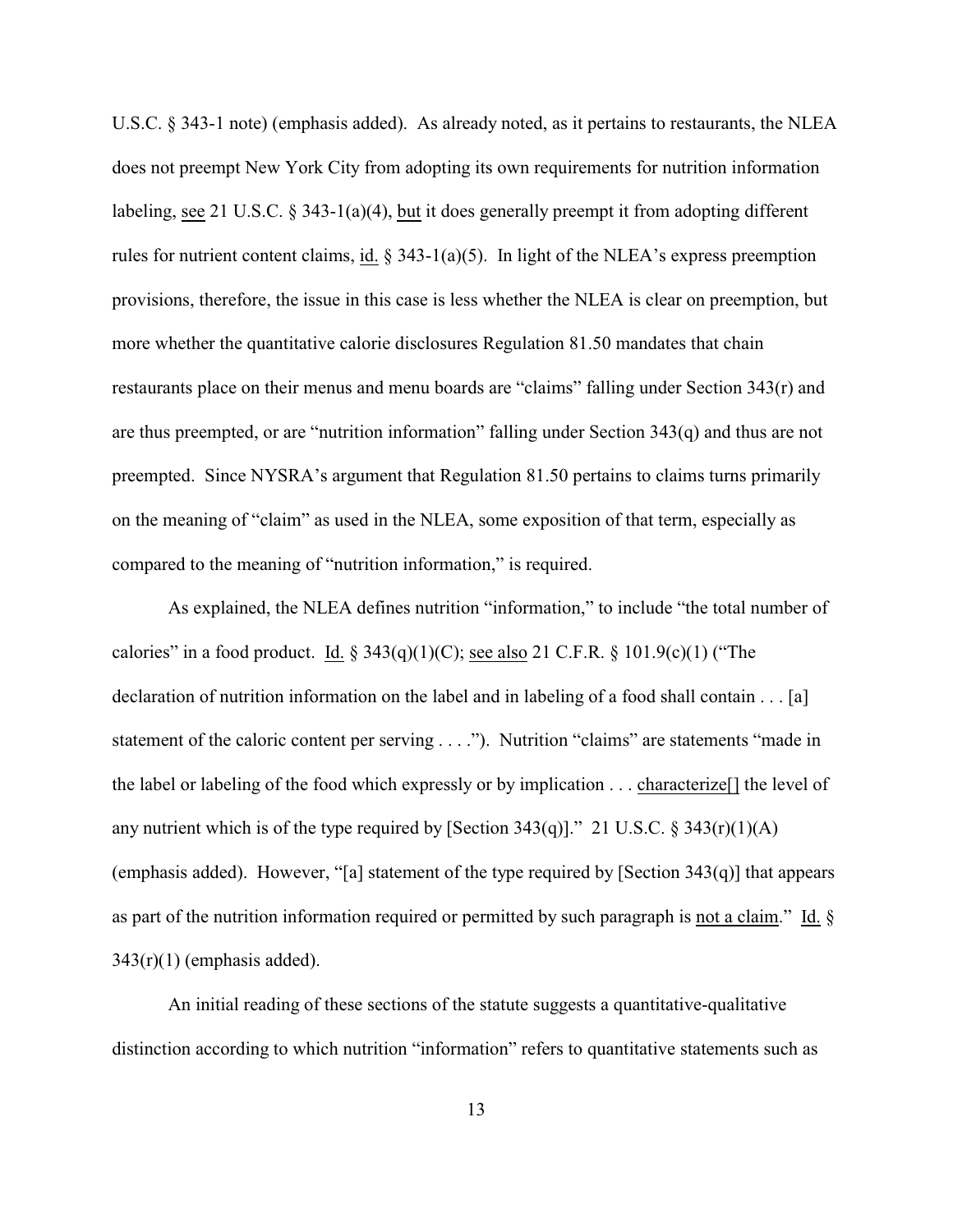"100 calories" and nutrition "claims" refers to descriptive or qualitative statements, such as "heart healthy."<sup>7</sup> See Webster's Third Int'l Dictionary 376 (2002) (defining to "characterize" as "to describe the essential character or quality of"); id. at 414 (defining "claim" as "an assertion, statement, or implication (as of value, effectiveness, qualification, eligibility) often made or likely to be suspected of being made without adequate justification"). By that view, Regulation 81.50, a regulation which merely requires the disclosure of quantitative information listed in Section 343(q), would not be preempted by the NLEA.

Such a simple path is not to be ours, however, because the FDA, as the agency charged with implementing the FDCA and NLEA, has defined "claims" with more nuance. See United States v. Mead Corp., 533 U.S. 218, 227 (2001) ("When Congress has explicitly left a gap for an agency to fill, there is an express delegation of authority to the agency to elucidate a specific provision of the statute by regulation" (quotation marks omitted)); see also Pub. L. No. 101-535, § 3(b)(1)(A)(i), 104 Stat. 2353, 2361 (stating that the FDA "shall identify claims described in section  $[343(r)(1)(A)]$ ... which comply with  $[S]$ ection  $[343(r)(2)]$ ."); 21 U.S.C. § 343(r)(2)(A) (listing conditions under which a claim can be made). In several regulations, the FDA embraces the quantitative-qualitative distinction using terms such as "characterizes," "describes," and "suggests," to define claims.<sup>8</sup> In listing terms that characterize nutrient levels, the regulations

NYSRA argues that the doctrine of collateral estoppel prevents New York City from <sup>7</sup> relitigating the qualitative-quantitative distinction because it chose to dismiss its appeal from NYSRA I with prejudice. As we do not ground our decision in this distinction, we do not reach this question.

 $8$  For instance, Regulation 101.13(b) defines a "nutrient content claim" as "[a] claim that expressly or implicitly characterizes the level of a nutrient of the type required to be in nutrition labeling under [the regulations implementing Section  $343(q)$ ]." 21 C.F.R. § 101.13(b) (emphasis added). Regulation 101.13(b)(2) defines "an implied nutrient content claim" as "any claim that:"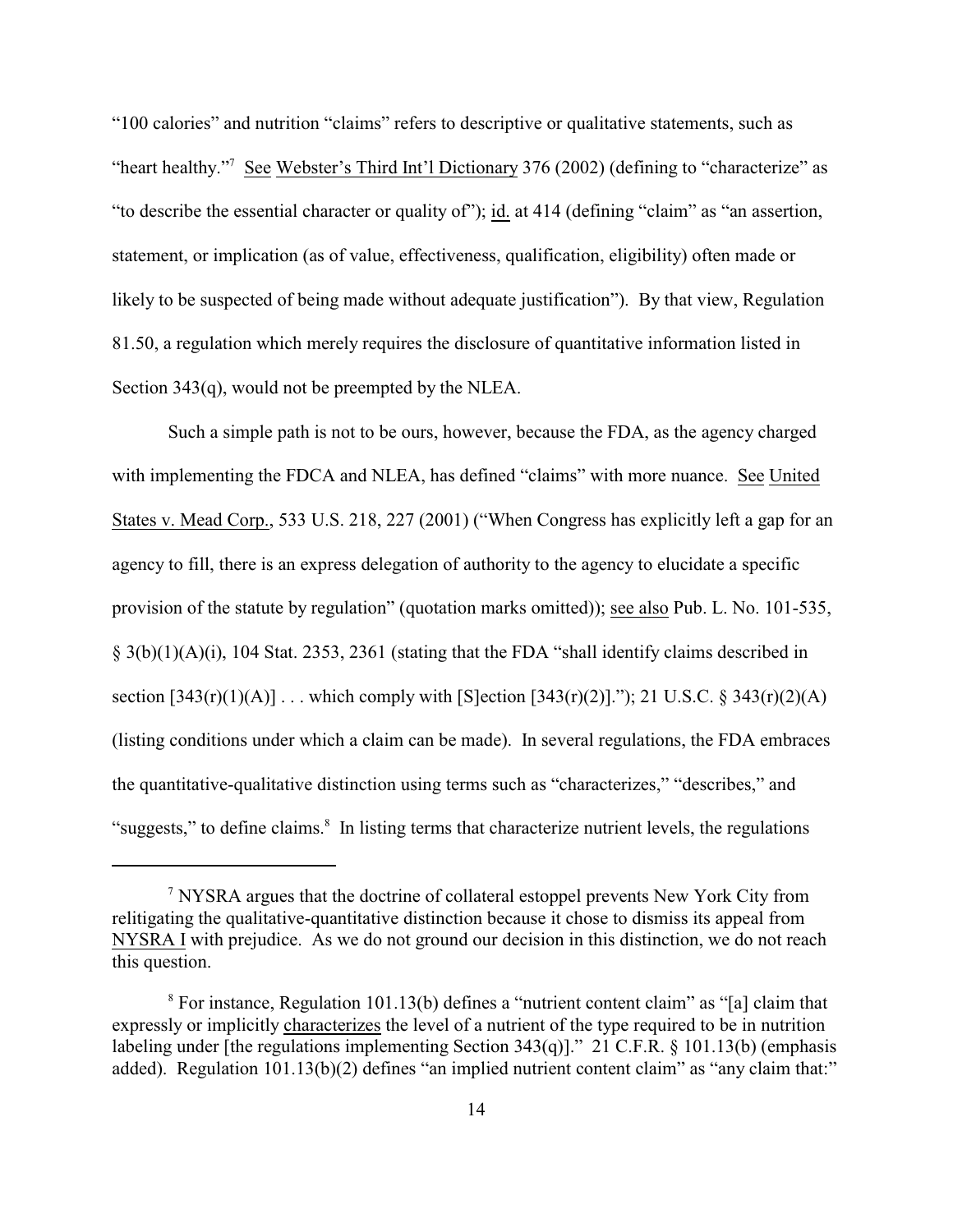point to terms and phrases such as "rich in," "excellent source of," "enriched," "fortified." See 21 C.F.R. §§ 101.54-101.69. As is particularly pertinent here, the regulations describe "calorie content claims" to include "'calorie free,' 'free of calories,' . . . 'without calories,' 'trivial source of calories,' 'negligible source of calories,' [and] 'dietarily insignificant source of calories.'" Id.  $§$  101.60(b)(1). Further, the regulations that discuss the labeling requirements for restaurants making nutrient content claims differentiate between "nutrient amounts" (a phrase indicative of a quantitative statement), and "claims," by permitting restaurants to provide "the nutrient amounts that are the basis for the claim." Id. § 101.10.

But, other FDA regulations provide for a definition of claims that includes quantitative statements of the sort listed in Section 343(q). First, Regulation 101.13(b)(1) defines an "expressed nutrient content claim" as "any direct statement about the level (or range) of a nutrient in [a] food" including "contains 100 calories." 21 C.F.R. § 101.13(b)(1). As the district court pointed out in NYSRA I, the FDA treats "contains" as either a nutrient content claim or a "simple verb" depending on how it is used. 509 F. Supp. 2d at 359 n.9; see also FDA, Guidance for Indus.: A Labeling Guide for Rests. and Other Retail Establishments Selling Away-From-Home Foods ¶ 30 (Apr. 2008), available at

http://www.cfsan.fda.gov/~dms/labrguid.html (last visited Jan. 13, 2009) [hereinafter FDA,

<sup>(</sup>i) Describes the food or an ingredient therein in a manner that suggests that a nutrient is absent or present in a certain amount (e.g., "high in oat bran"); or (ii) Suggests that the food, because of its nutrient content, may be useful in maintaining healthy dietary practices and is made in association with an explicit claim or statement about a nutrient (e.g., "healthy, contains 3 grams (g) of fat"). Id. § 101.13(b)(2) (emphases added).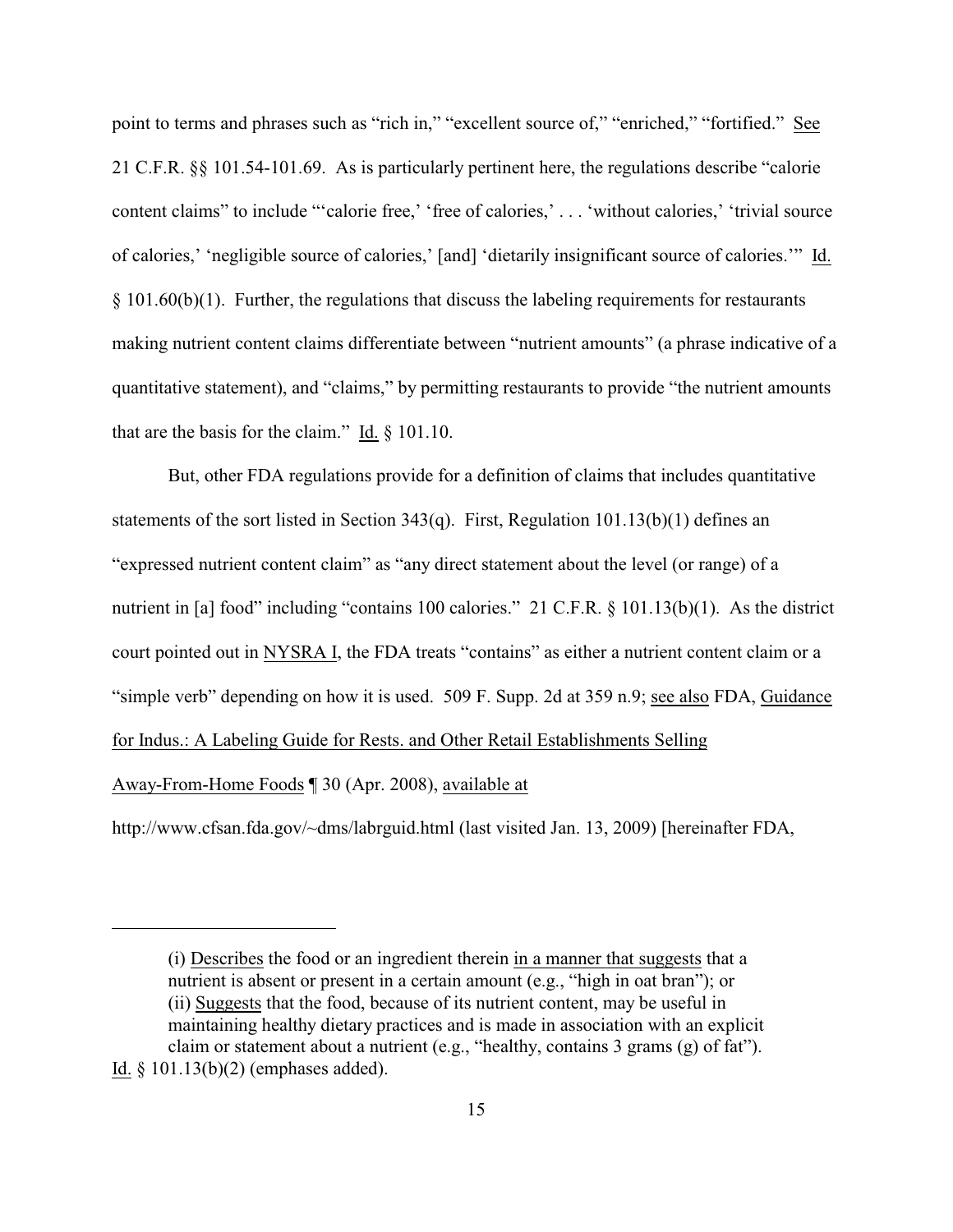Guidance for Indus.]. $\degree$  In the phrase "contains fiber," "contains" is a nutrient content claim meaning "good source" of fiber. See 21 C.F.R. § 101.54(c) (defining "contains"); see also FDA, Guidance for Indus., at  $\P$  30. In the phrase "contains 2 grams of fiber," by contrast, "contains" is a "simple verb" and the FDA considers the quantitative declaration "2 grams" to be a nutrient content claim whether or not the word "contains" is employed. FDA, Guidance for Indus., at  $\P$ 30. And, at other points, by emphasizing that quantitative statements such as "100 calories" are not "implicit characterizations," the regulations seem to suggest that they can be express characterizations. For instance, 21 C.F.R. § 101.13(i) states that

Except as provided in  $\S 101.9$  or  $\S 101.36$ , as applicable, or in paragraph (q)(3) of this section, the label or labeling of a product may contain a statement about the amount or percentage of a nutrient if . . . [t]he statement does not in any way implicitly characterize the level of the nutrient in the food and it is not false or misleading in any respect (e.g., "100 calories" or "5 grams of fat"), in which case no disclaimer is required.

21 C.F.R.  $\frac{$101.13(i)(3)$  (emphases added).<sup>10</sup>

If we were merely faced with such ambiguous regulations, we might adhere to the

58 Fed. Reg. 2302-01, 2310 (Jan. 6, 1993) (emphases added).

<sup>&</sup>lt;sup>9</sup> In their briefs, the parties cite to a version of this document that has since been superseded. See FDA, Food Labeling: Questions and Answers, Volume II, A Guide for Rests. and Other Retail Establishments (Aug. 1995), http://vm.cfsan.fda.gov/~frf/qaintro.html (last visited Jan. 13, 2009).

 $10$  Confusing matters even more, the FDA suggests that quantitative caloric statements can neither be express or implied characterizations, but simultaneously seems to allow that they can be express characterizations. It states:

<sup>[</sup>B]ased on the comments and its review of the 1990 amendments, FDA finds that there are some circumstances in which an amount claim cannot be considered to characterize in any way the level of a nutrient in a food. For example, the statement "100 calories" or "5 grams of fat" on the principal display panel of a food would be a simple statement of amount that, by itself, conveys no implied characterization of the level of the nutrient.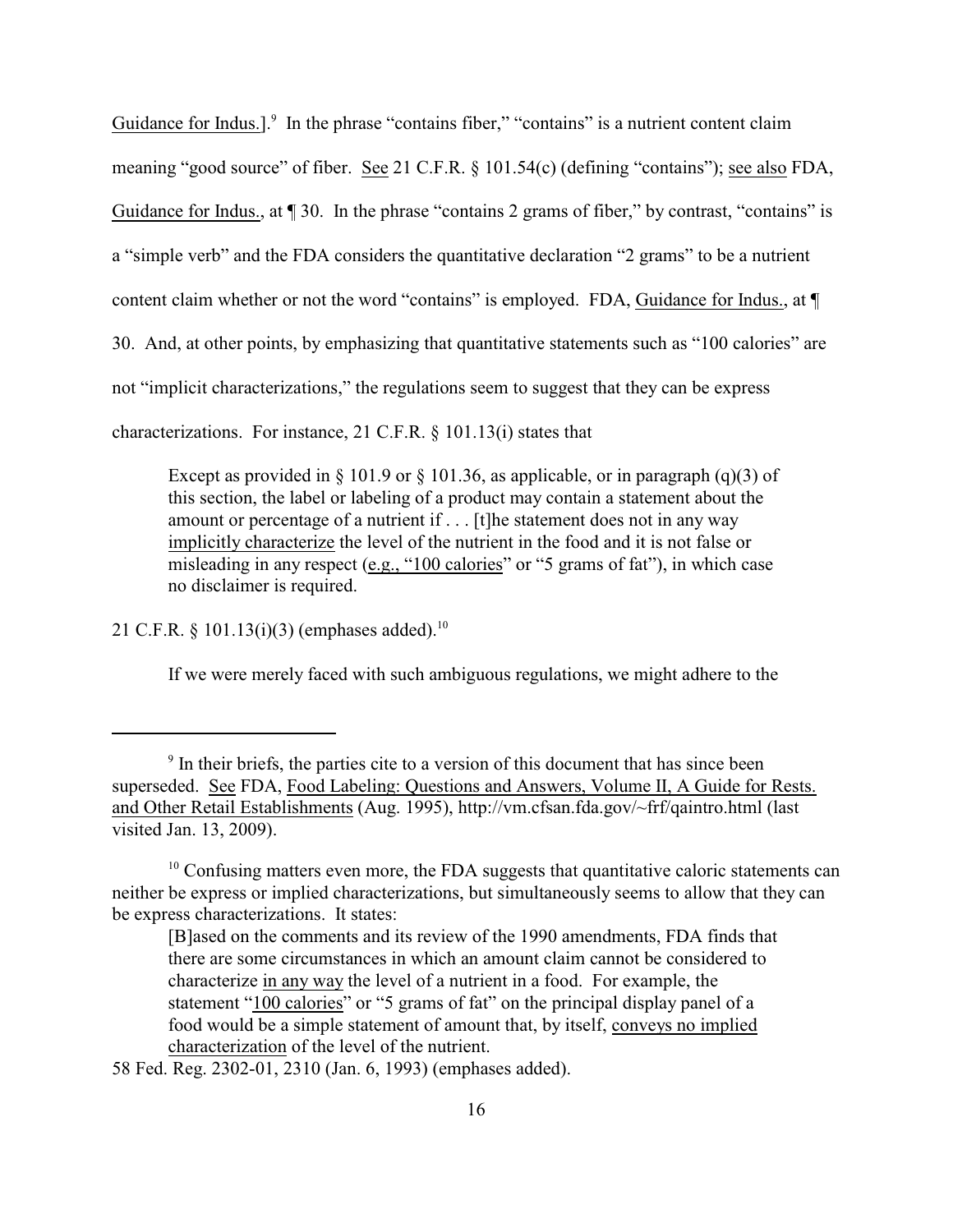quantitative-qualitative distinction. However, Regulation 101.13(c) unequivocally provides that quantitative statements can be claims:

Information that is required or permitted . . . to be declared in nutrition labeling, and that appears as part of the nutrition label, is not a nutrient content claim and is not subject to the requirements of this section. If such information is declared elsewhere on the label or in labeling, it is a nutrient content claim and is subject to the requirements for nutrient content claims.

21 C.F.R. 101.13(c) (emphases added). This regulation reflects the FDA's view that a

quantitative statement as to a nutrient amount, 100 calories for example, is not a claim when such

a statement appears in the nutrient panel required by Section 343(q), but is one when it does not.

And asked, during the notice and comment period, to exclude statements about "simple factual

information" from the definition of "nutrient content claim" on the theory that such a statement is

not "a claim that 'characterizes' the level of any nutrient" within the meaning of the NLEA, the

FDA refused, stating that the regulations pertaining to claims "apply to statements of the amount

of a nutrient in food as well as to statements of the level of a nutrient in food." 58 Fed. Reg.

 $2302-01, 2303-04$  (1993).<sup>11</sup>

 $<sup>11</sup>$  The full context of this statement is below:</sup>

The agency advises that while it can agree that the terms "nutrient descriptor" and "nutrient descriptor claim[]" may be used to describe the claims subject to section  $403(r)(1)(A)$  of the act and these regulations, it does not agree that the scope of the statute and the regulations excludes statements of the amount of a nutrient in a food. The distribution the comment draws between "nutrient descriptors" and "nutrient content" claims is unpersuasive. In fact, one of the sponsors of the 1990 amendments in the Senate specifically used the term "nutrition content claim" to refer to claims covered under section  $403(r)(1)$  (A) (136 Cong. Rec. S16608 (October 24, 1990)). Moreover, the statement in section  $403(r)(1)$  of the act referred to by the comment as excluding from coverage statements of the type contained in nutrition labeling, in fact excludes "a statement of the type required by paragraph (q) that appears as part of the nutrition information required or permitted by such paragraph \* \* \*." FDA stated in the general principles proposal (56 FR 60421 at 60424), that the legislative history of this provision specifically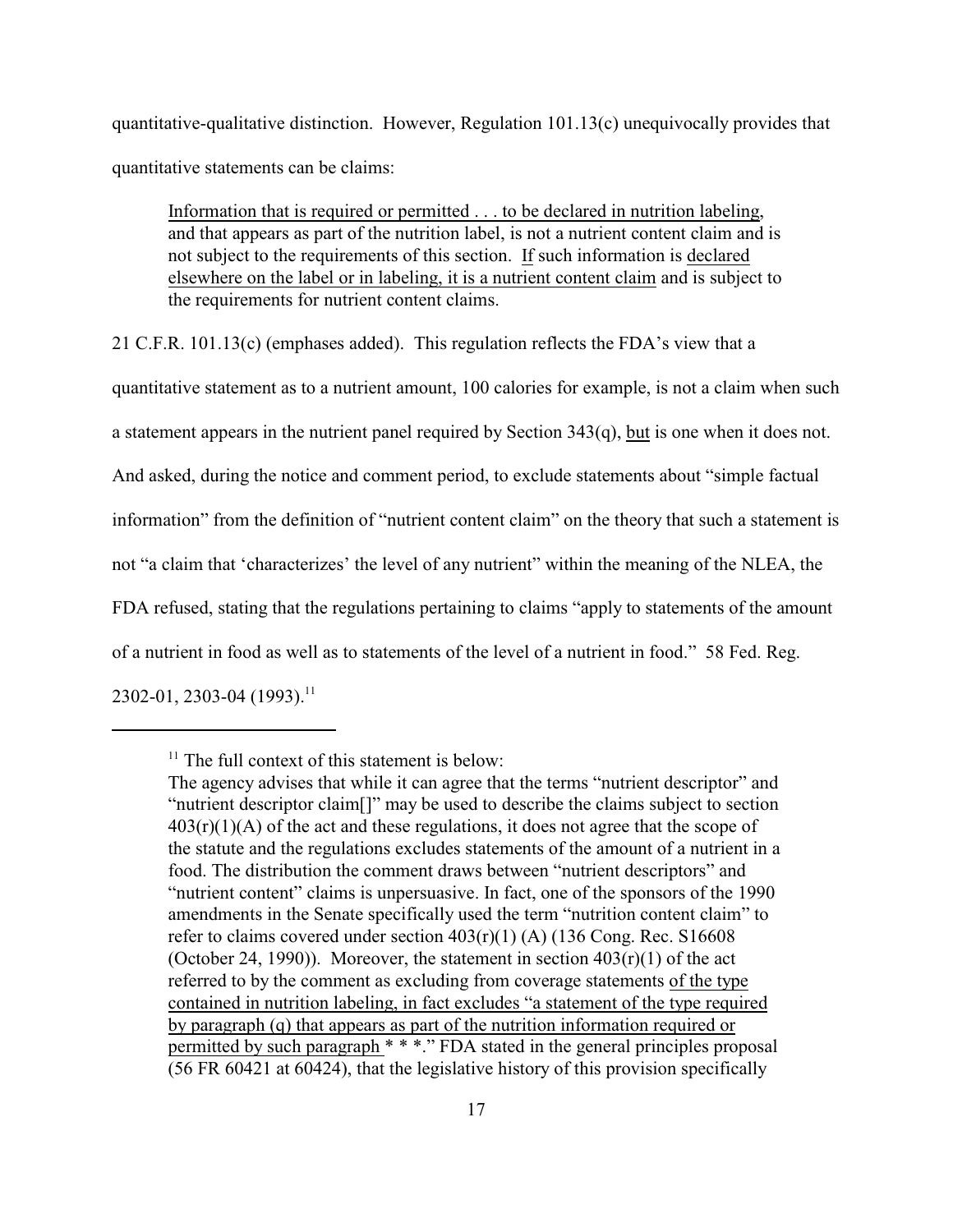Though we might have interpreted the NLEA differently, we owe deference to the FDA's reading, as it has some support in the statute. See 21 U.S.C. § 343(r)(1) ("[A] statement of the type required by paragraph (q) . . . that appears as part of the nutrition information required or permitted by such paragraph is not a claim . . .") (emphasis added); Pub. L. No. 101-535, § 3(b)(1)(A)(iv), 104 Stat. 2353, 2361 (instructing FDA to promulgate regulations to implement Section 343(r), to define terms that characterize the level of any nutrient in food "unless the Secretary finds that the use of any such term would be misleading," and "[to] permit statements describing the amount and percentage of nutrients in food which are not misleading and are consistent with the terms defined in section [343(r)]."); see also Mead, 533 U.S. at 227 ("[A]ny ensuing regulation [ensuing from authority delegated by Congress to agencies] is binding in the courts unless procedurally defective, arbitrary or capricious in substance, or manifestly contrary

states that the identical information will be subject to the descriptor requirements if it is included in a statement in another portion of the label (136 Congressional Record H5841 (July 30, 1990)). In addition, section  $403(r)(2)(E)$  of the act specifically exempts from the limitations on claims established in section  $403(r)(2)(A)(i)$  through  $(r)(2)(A)(v)$ , "a statement in the label or labeling of food which describes the percentage of vitamins and minerals in the food which describes the percentage of such vitamins and minerals recommended for daily consumption by the Secretary." If such declarations as "10 percent of the U.S. RDA for vitamin C" were not within the scope of section  $403(r)(1)(A)$  of the act, there would have been no need for Congress to provide a specific exemption for such claims. Furthermore, section  $3(b)(1)(A)(iv)$  of the 1990 amendments provides that the mandated regulations "shall permit statements describing the amount and percentage of nutrients in food which \* \* \* are consistent with the terms defined in section  $403(r)(2)(A)(i)$  of such Act." Again, if statements of the amount and percentage of nutrients were not subject to section  $403(r)(1)(A)$  of the act, there presumably would have been no need for Congress to express its desire that such claims be permitted by the regulations. Accordingly, FDA concludes that section  $403(r)(1)(A)$  of the act and therefore these final regulations apply to statements of the amount of a nutrient in food as well as to statements of the level of a nutrient in food.

<sup>58</sup> Fed. Reg. 2302-01, 2303-04 (1993) (emphases added).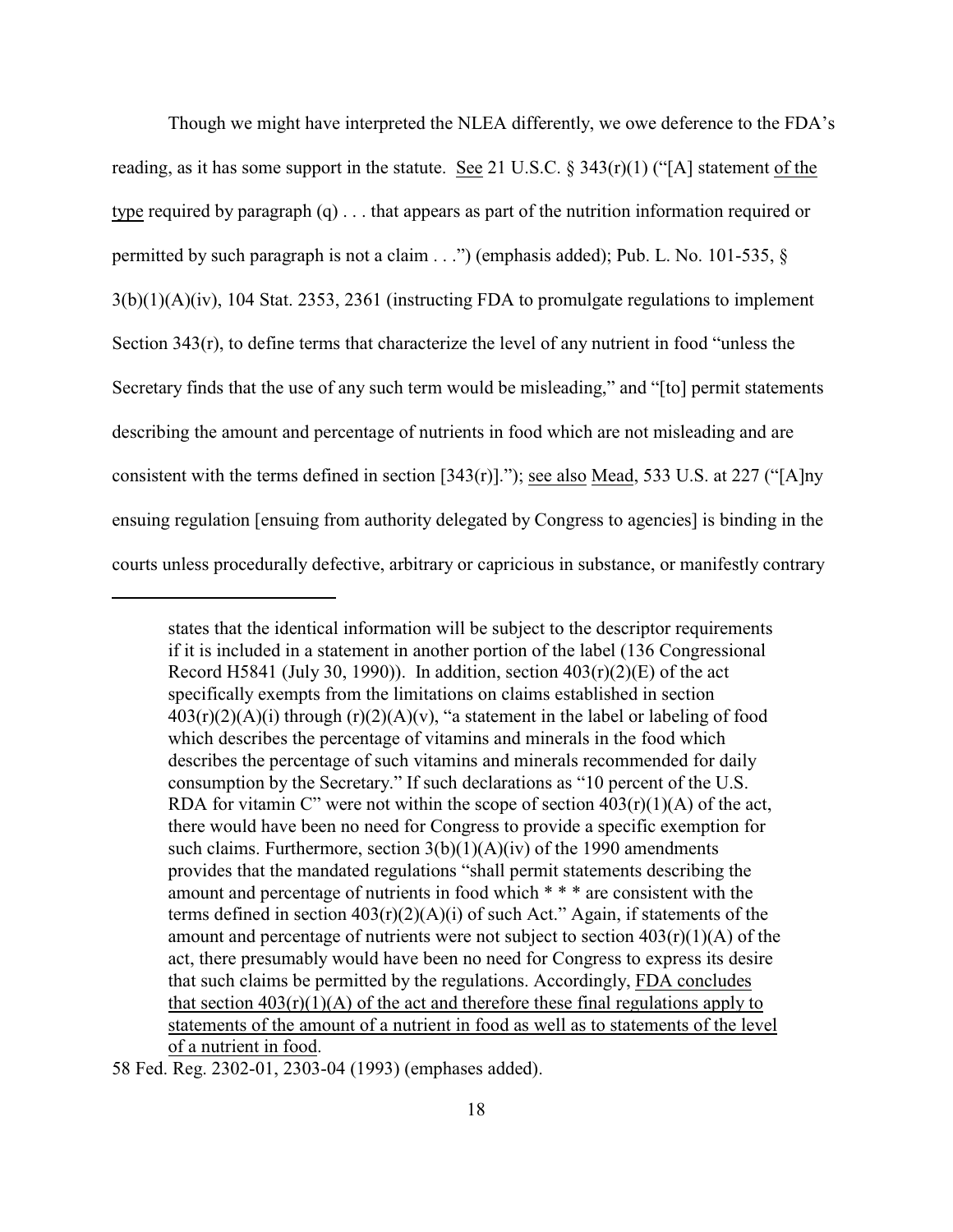to the statute."). Thus, like the district court, we conclude that "under the FDA regulations, statements as to nutrient amount, including calorie content, may be a 'claim' subject to the requirements of [Section] 343(r) and its implementing regulations." NYSRA I, 509 F. Supp. 2d at 360.

Since quantitative statements of the type listed in Section  $343(q)$  can be claims, we are brought back, almost full circle, to the question of when such statements are claims and state and local regulations are thus preempted, and when they are simply labeling requirements and state and local regulations are not preempted. The district court concluded that such statements, that is, of the type listed in Section  $343(q)$ , are claims when voluntary, but not so when mandatory. NYSRA II, 2008 WL 1752455, at \*3. In contending that the district court erred, NYSRA states that the statute and FDA regulations compel the conclusion that while New York City is free to require restaurants to disclose nutrition information under Section 343-1(a)(4), it may do so only if its regulations are identical to federal regulation of such information under Section  $343(q)$ ; otherwise the "nutrition information" becomes a "claim," subject to Section  $343(r)$ , and preempted by Section  $343-1(a)(5)$ . Thus, NYSRA goes one step further than the district court -to avoid preemption, it is not sufficient for Regulation 81.50 to be mandatory, it must also be identical to Section 343(q).

We do not agree. In urging this interpretation of the statute, NYSRA points to Section  $343(r)(1)$ , which, as we have noted, states that "[a] statement of the type required by [Section  $343(q)$ ] that appears as part of the nutrition information required or permitted by such paragraph is not a claim," 21 U.S.C.  $\S$  343(r)(1) (emphasis added), and reads these words to mean that: (1) in order for a Section 343(q)-type statement not to be a claim, (2) it must appear with all the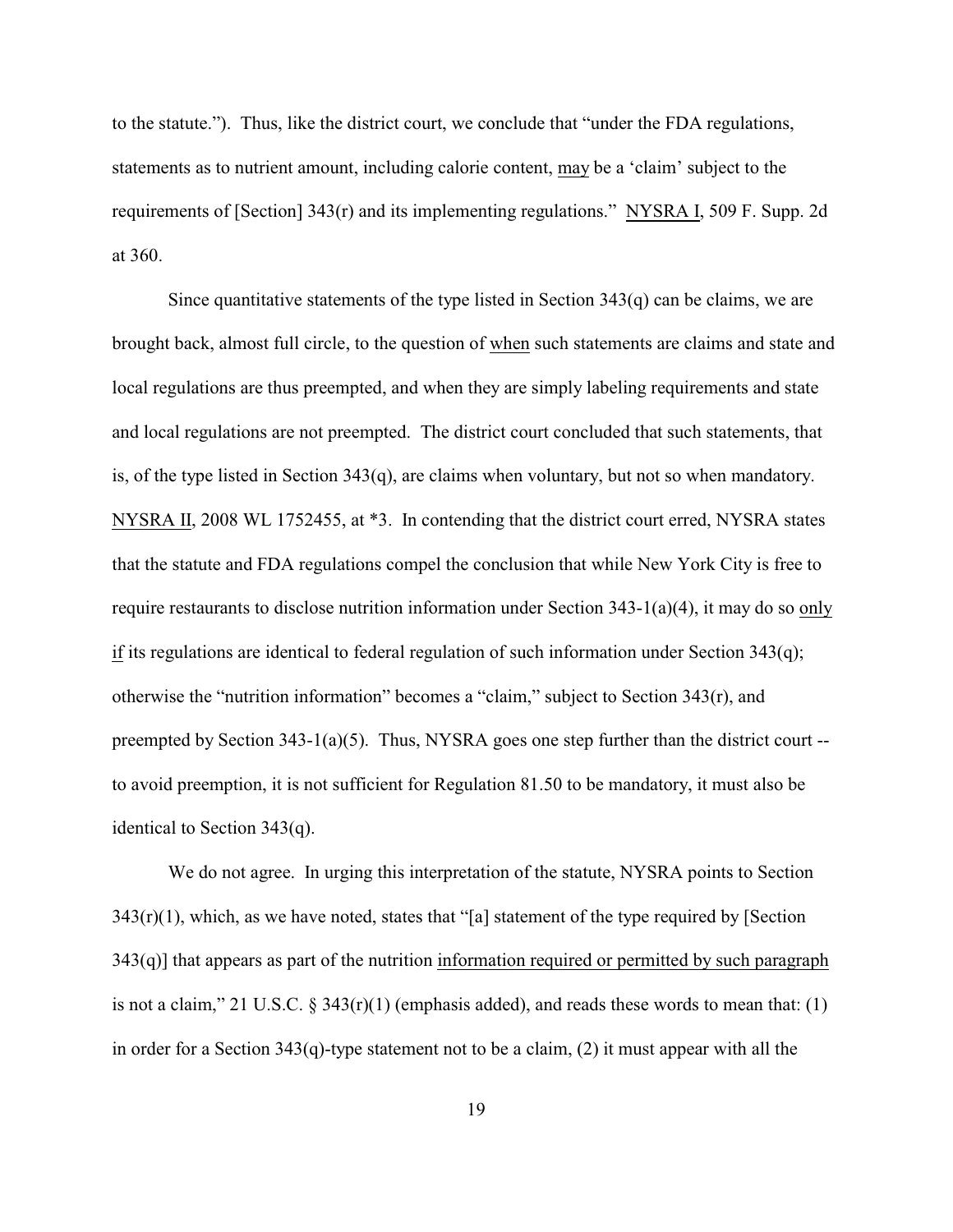other information listed in Section 343(q)'s complete Nutrition Fact panel. However, in promoting this view, NYSRA renders meaningless Sections  $343(q)(5)(A)(i)$  and  $343-1(a)(4)$ . We are not at liberty to do likewise. Together, these sections provide that states are not preempted from establishing, or put differently, are permitted to establish "any requirement [for restaurants] for nutrition labeling of food that is not identical to the requirement of [S]ection  $343(q)$ ." Id. § 343-1(a)(4) (emphasis added). Since those sections permit states to adopt non-identical labeling rules for restaurants, Section 343(r)(1)'s reference to nutrition labeling "required or permitted" by Section 343(q), does not necessarily pertain to the complete list of nutrient information noted in Section 343(q), but rather to whatever (identical or non-identical) requirements that states or localities choose to adopt as it relates to restaurant food. Thus, we read Section 343(r)(1) to provide that: (1) in order for a Section 343(q)-type statement not to be a claim, (2) it must appear with the other information required or permitted by the NLEA for packaged food, or applicable state or local law for restaurant food, which here, would be that required by Regulation 81.50 - the total number of calories. As NYSRA notes, therefore, isolated quantitative statements of the type listed in Section 343(q) can be claims, but only if Section 343(q), or the state law addressing restaurant food, requires it to appear along with other nutrient information such as those required by Section  $343(q)$ .<sup>12</sup>

 $12$  One of the sponsors of the Act expressed the view that the NLEA recognizes the authority of states to require restaurants to disclose nutrition content to their customers through rules that are not identical to Section 343(q). See 136 Cong. Rec. S16607 (Oct. 24, 1990) (Statement of Sen. Metzenbaum) ("Because food sold in restaurants is exempt from the nutrition labeling requirements of section  $403(q)(1)-(4)$ , the bill does not preempt <u>any</u> State nutrition labeling requirements for restaurants." (emphasis added)). Further, this conclusion makes sense because Congress chose to exempt restaurants from Section 343(q) in part because it was of the view that full nutrition labeling of restaurant food would be "impractical," H.R. Rep. No. 101-538, at 7. Labeling requirements were met with "vociferous opposition" by restaurants.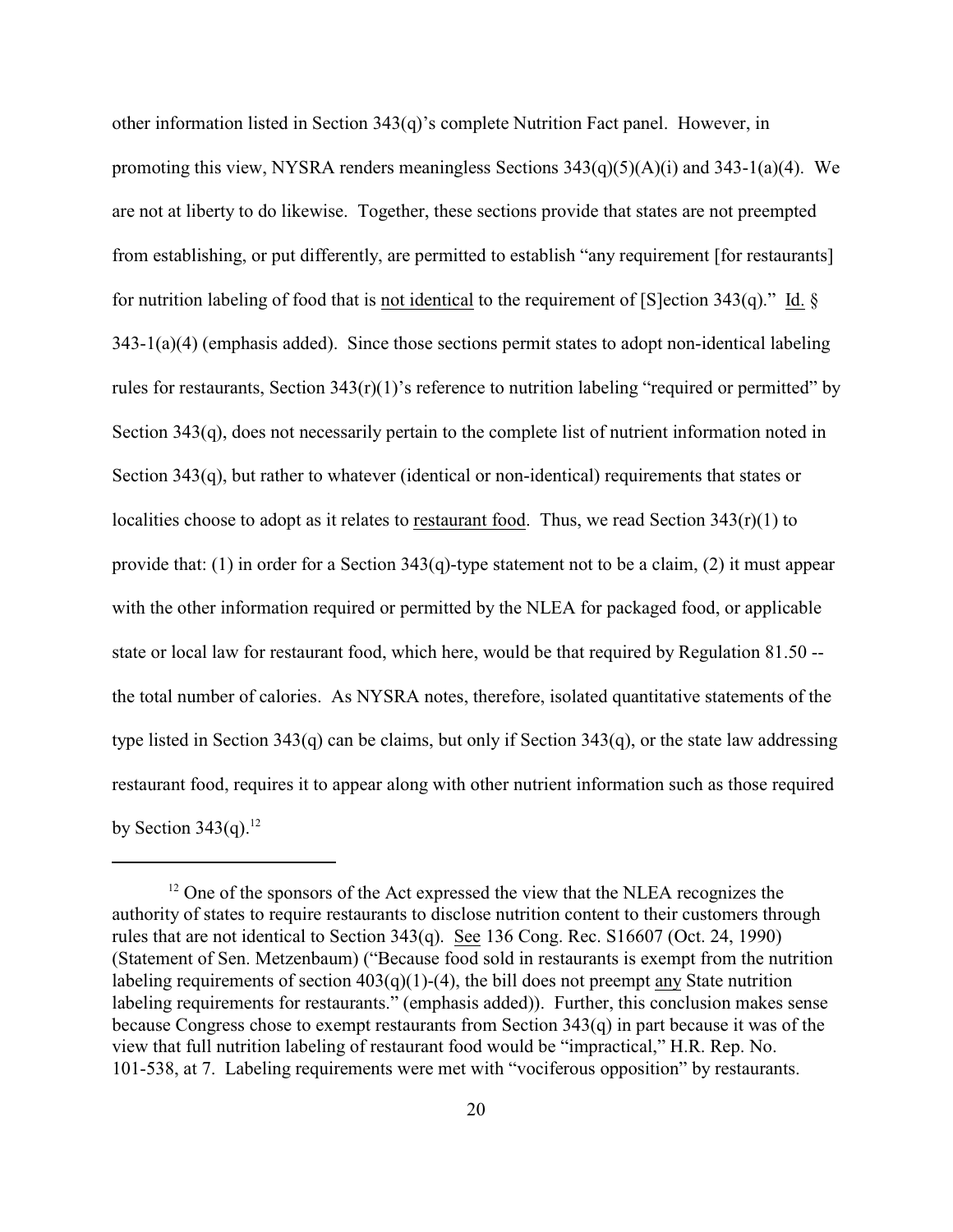But NYSRA further contends that the FDA Regulations do not read the statute as we

have. Placing particular emphasis on Regulation 101.13(c), it states that the FDA regulations

provide that in order not to be a claim, the nutrition information must meet three criteria. Thus,

Information that [1] is required or permitted by § 101.9 or § 101.36, as applicable, to be declared in nutrition labeling, and that [2] appears as part of the nutrition label, is not a nutrient content claim and is not subject to the requirements of this section. If such information [3] is declared elsewhere on the label or in labeling, it is a nutrient content claim and is subject to the requirements for nutrient content claims.

NYSRA Supp. Br. 5 (quoting 21 C.F.R. § 101.13(c) (alterations in NYSRA Supp. Br.).

However, this regulation, even as parsed by NYSRA, does not change our reading of the statute,

because we conclude that it does not address nutrition "information" on restaurant food, but

rather on non-restaurant food. This conclusion is based both on the understanding, as explained

by the FDA to us, that Regulation 101.13 was adopted with packaged food in mind, see FDA

Laura S. Sims, The Politics of Fat: Food and Nutrition Policy in America 200 (1998). Further, 21 C.F.R. § 101.10, which describes what happens when restaurants make a claim and allows that when a claim is made, a statement of the quantified specific caloric content may qualify as the "functional equivalent" of information required in nutrition labeling under Section 343(q), indicates that the FDA Regulations recognized that restaurants can make single statements as to nutrient information without providing a complete Nutrition Fact panel. See also FDA, Guidance for Indus., at ¶ 106 ("States would be free to apply nutrition labeling and claims requirements to claims on menus. Furthermore, because the [FDCA] exempts restaurant foods that do not bear a claim from mandatory nutrition labeling, State requirements for the nutrition labeling of such foods would not be preempted . . . . State requirements of the type required by [Section 343(q)] and [Section 343(r)] would not be preempted for foods that are exempt from the Federal requirements."); Keystone Ctr., The Keystone Forum on Away-from-Home Foods: Opportunities for Preventing Weight Gain and Obesity 74 (2006), available at http://www.cfsan.fda.gov/~dms/nutrcal.html (last visited Jan. 13, 2009) [hereinafter Keystone Report] ("[T]he FDA does not have regulatory authority to require nutrition information in restaurants. The U.S. Congress and state legislatures do have the authority to require the provision of nutrition information, and a number of these elected bodies have considered nutrition labeling bills.").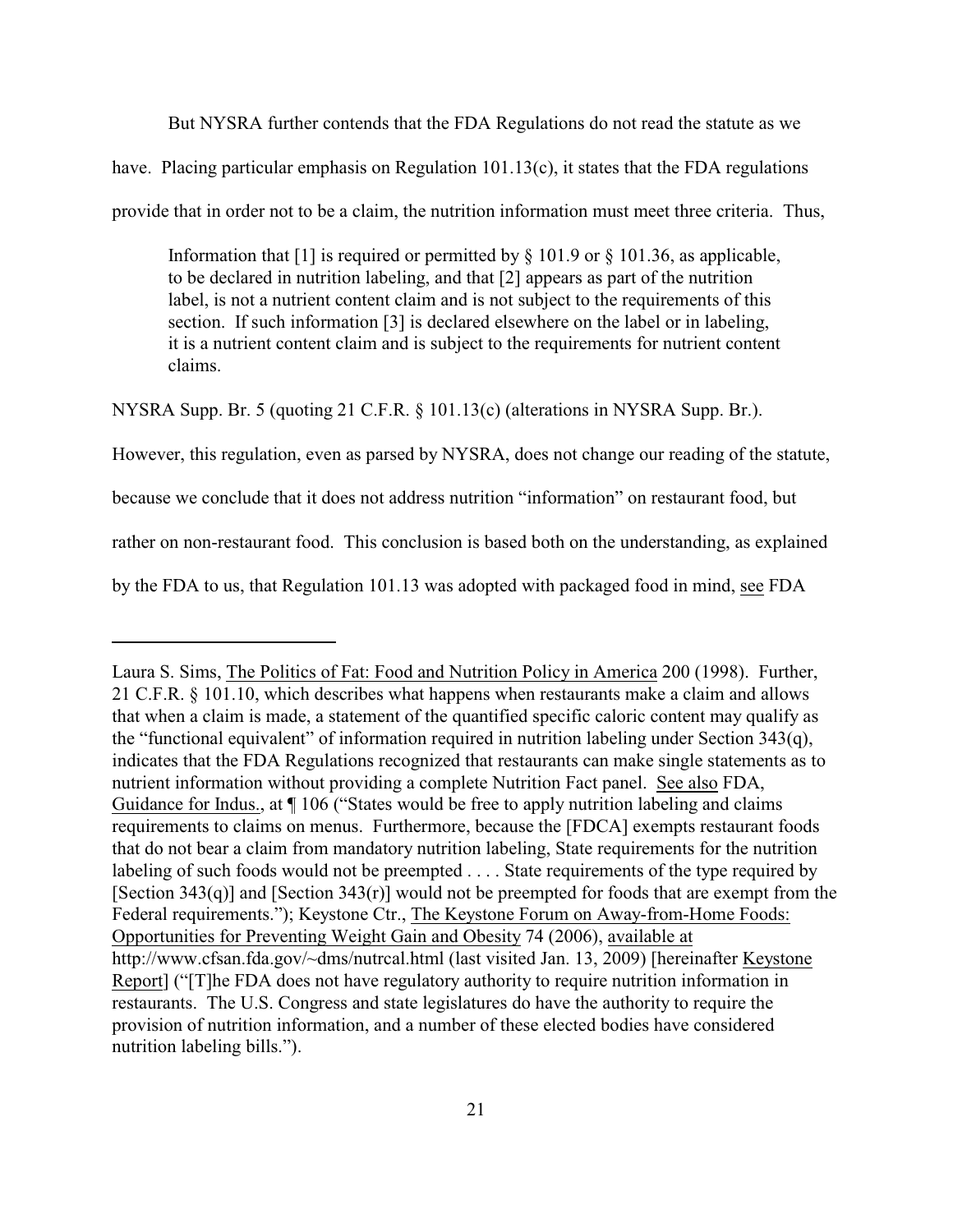Amicus Br. 19, and the language of the regulation itself. As an initial matter, the "first prong" provides that for Regulation 101.13(c) to transform a Section 343(q) statement into a claim, the information at issue must first be "required or permitted" by either FDA Regulation 101.9, which pertains to the federal requirements for "nutrition labeling of food" or FDA Regulation 101.36, which addresses federal requirements for "nutrition labeling of dietary supplements," and is inapplicable here. The regulation counterpart to Section  $343(q)(5)(A)$  is Regulation  $101.9(j)(2)(i)$ , which exempts restaurant food from Regulation 101.9's labeling requirements.<sup>13</sup> Thus, since the regulations noted in Regulation 101.13 -- 101.9 and 101.36 -- do not apply to nutrition information mandated by state or local law to be placed on restaurant food, the "third prong's" reference to "such information" does not speak to "information" relating to restaurant food.<sup>14</sup> Finally, the "second prong" which references information that appears "as part of the nutrition label," confirms this reading. The FDCA defines "label" as any "display of written, printed, or graphic matter upon the immediate container of any article," 21 U.S.C. § 321(k) (emphasis added), and "labeling" as "all labels and other written, printed, or graphic matter (1)

<sup>&</sup>lt;sup>13</sup> Regulation 101.9(j)(2)(i) provides: "The following foods are exempt from this section or are subject to special labeling requirements: . . . Food products which are: . . . Served in restaurants, Provided, That the food bears no nutrition claims or other nutrition information in any context on the label or in labeling or advertising. Claims or other nutrition information subject the food to the provisions of this section . . . ." 21 C.F.R. § 101.9(j)(2)(j). Because NYSRA appears to suggest otherwise, we note that this provision simply recognizes that food served in restaurants is exempt from Regulation  $101.9(i)(2)(i)$ 's requirements, but then notes an exception for claims. It does not transform quantitative statements of the type covered by Section 343(q) and Regulation 101.9(j) and mandated by state or local law, into claims.

<sup>&</sup>lt;sup>14</sup> The reference in Regulation 101.13(c) to information "permitted" does not refer to the restaurant exception. Pursuant to Section  $343(q)(2)(A)$ , in addition to listing information that must be provided on a Nutrition Fact panel, Regulation 101.9 also lists information that may voluntarily be included. It is to that voluntary information that the term "permitted" refers.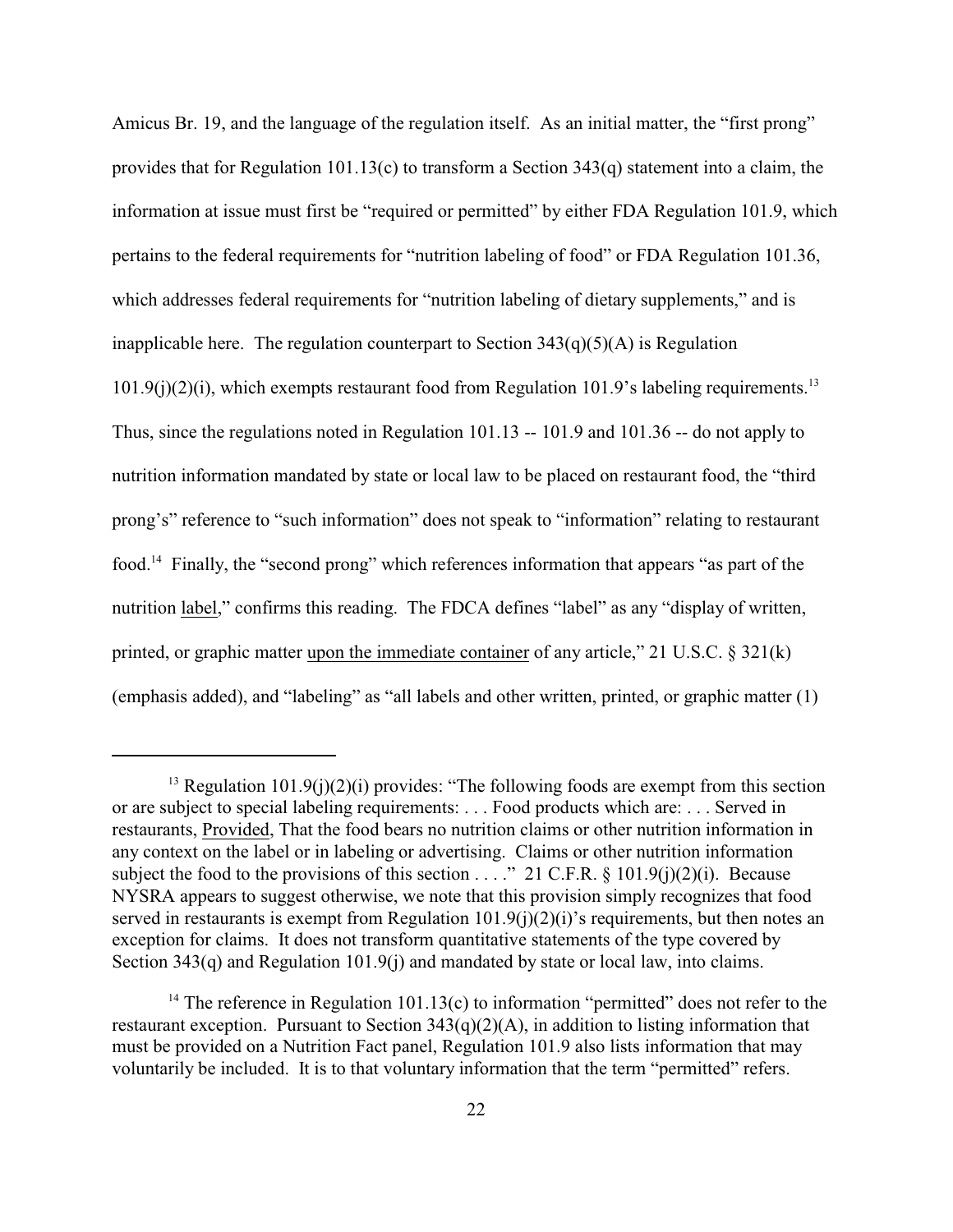upon any article or any of its containers or wrappers, or  $(2)$  accompanying such article," id. § 321(m). Therefore, although restaurant food might have labeling, most would not have labels. Stated differently, an order of pasta at Olive Garden Italian Restaurant does not come with a label printed on the bowl.

Our above analysis perhaps simply comes down to this: accepting NYSRA's position - that states or municipalities choosing to regulate nutrition information labeling by restaurants may do so only by adopting labeling requirements that are identical to those listed in Section  $343(q)$  and Regulation 101.9 -- would render Section  $343-1(a)(4)$ 's exception for preemption meaningless.<sup>15</sup> See FDA v. Brown & Williamson Tobacco Corp., 529 U.S. 120, 133 (2000) ("It is a fundamental canon of statutory construction that the words of a statute must be read in their context and with a view to their place in the overall statutory scheme." (quotation marks omitted)). It is well settled that in view of the "primacy of state regulation of matters of health and safety," Medtronic, Inc., 518 U.S. at 485, "state and local regulation related to [those] matters . . . can normally coexist with federal regulations," Hillsborough County, 471 U.S. at 718. Therefore, if there is any ambiguity in the NLEA and FDA regulations, we are bound to "accept the reading that disfavors pre-emption." Bates, 544 U.S. at 449; see also 136 Cong. Rec. H5836 (July 30, 1990) (Statement of Rep. Waxman) ("[A]ny preemption provision must

 $15$  NYSRA's contention that Section 343-1(b) resolves this issue is unpersuasive. That section allows the FDA to, if certain conditions are met, grant a case-by-case waiver to proposed state and local regulations that are preempted by the NLEA. See 21 U.S.C. § 343-1(b); see also 21 C.F.R. § 100.1(d) (listing requirements to obtain waiver). This uncertain prospect of securing an individual waiver does not give life to those sections of the NLEA that provide for an unconditional exception to preemption. Thus, as to nutrition information on restaurant food, the statute itself already provides the requisite waiver, and Section 343-1(b) addresses regulations that are actually preempted.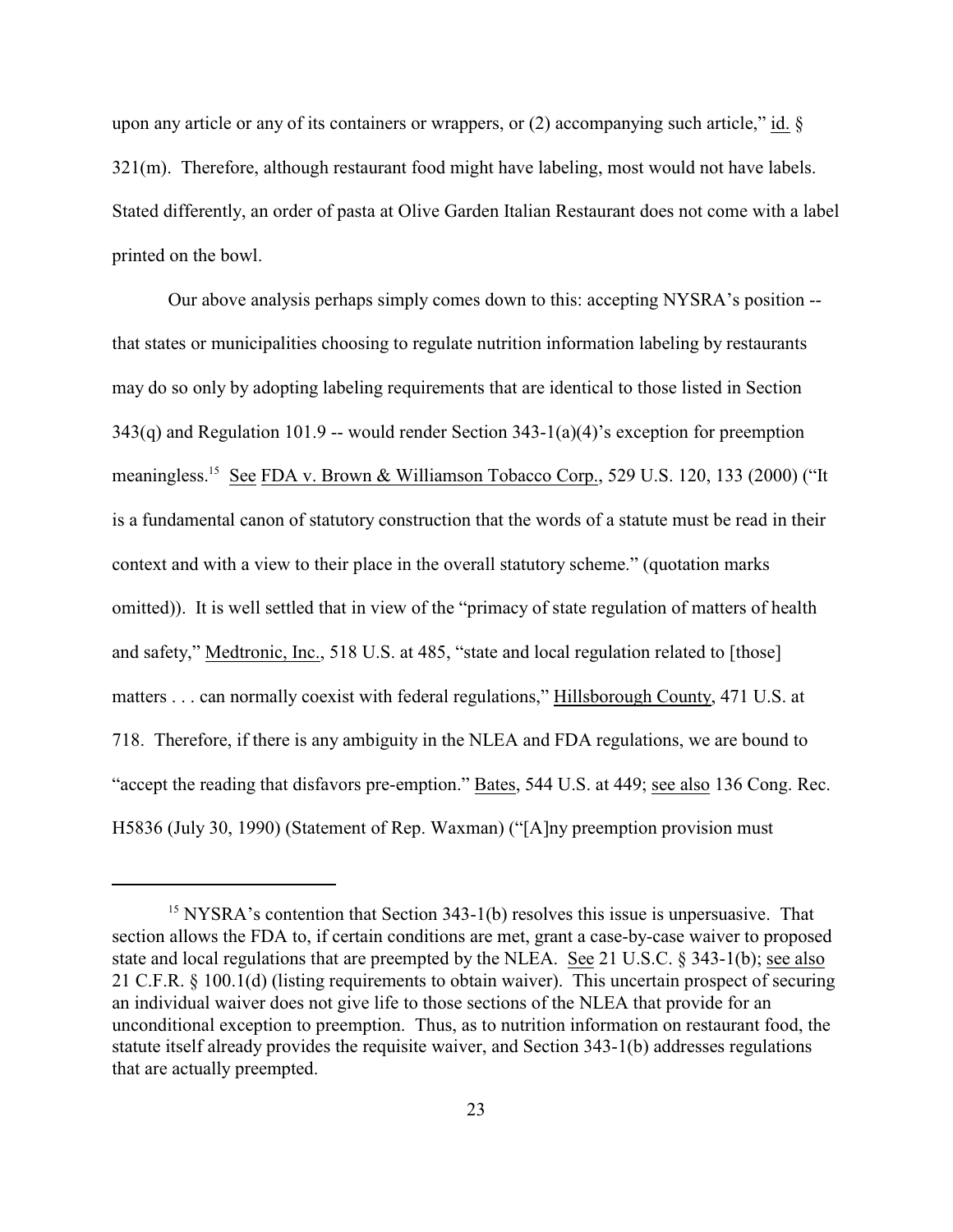recognize the important contribution that the State can make in regulation, and it must leave a role for the states."). That our decision might result in NYSRA's members being subject to multiple, inconsistent local regulations is the result of the choice that Congress made to permit localities to mandate restaurants to disclose nutrition information about the food they serve. It is not a permissible basis to conclude that the NLEA preempts Regulation 81.50.<sup>16</sup>

As previously noted, prior to oral argument in this appeal, we invited the FDA to submit an amicus brief to enlighten us as to its views on preemption. It did so and we may consider the views expressed therein for persuasive value. See Skidmore v. Swift & Co., 323 U.S. 134, 140 (1944) (stating that agency interpretations "constitute a body of experience and informed judgment to which courts and litigants may properly resort for guidance. The weight of [an agency's] judgment in a particular case will depend upon the thoroughness evident in its consideration, the validity of its reasoning, its consistency with earlier and later pronouncements, and all those factors which give it power to persuade, if lacking power to control."); Schneider v. Feinberg, 345 F.3d 135, 143 (2d Cir. 2003) (explaining Skidmore deference).<sup>17</sup> The FDA

<sup>&</sup>lt;sup>16</sup> We have not been asked to conclude that Regulation 81.50 is impliedly preempted by the FDCA and thus do not reach that question. Pub. L. No. 101-535,  $\S$  6(c)(3), 104 Stat. 2353, 2364. See Sprietsma v. Mercury Marine, 537 U.S. 51, 65 (2002) (stating that inclusion of express preemption provision does not bar ordinary working of "conflict" or "implied" preemption principles).

<sup>&</sup>lt;sup>17</sup> NYSRA urges us not to give the FDA's views even **Skidmore** deference because "[a]bsent a showing that the regulation leads to absurd results, the 'plain meaning of language in a regulation governs . . . .'" NYSRA Supp. Br. 13 (quoting Lin v. U. S. Dep't of Justice, 459 F.3d 255, 262 (2d Cir. 2006)). As explained previously, we think NYSRA's alternative approach, which would permit states to adopt nutrition labeling requirements for restaurants only if those labeling requirements are identical to those provided in the NLEA, renders Section 343-1(a)(4)'s exception for preemption meaningless, an unacceptable and absurd result. See APWU v. Potter, 343 F.3d 619, 626 (2d Cir. 2003) ("A basic tenet of statutory construction, equally applicable to regulatory construction, is that a text should be construed so that effect is given to all its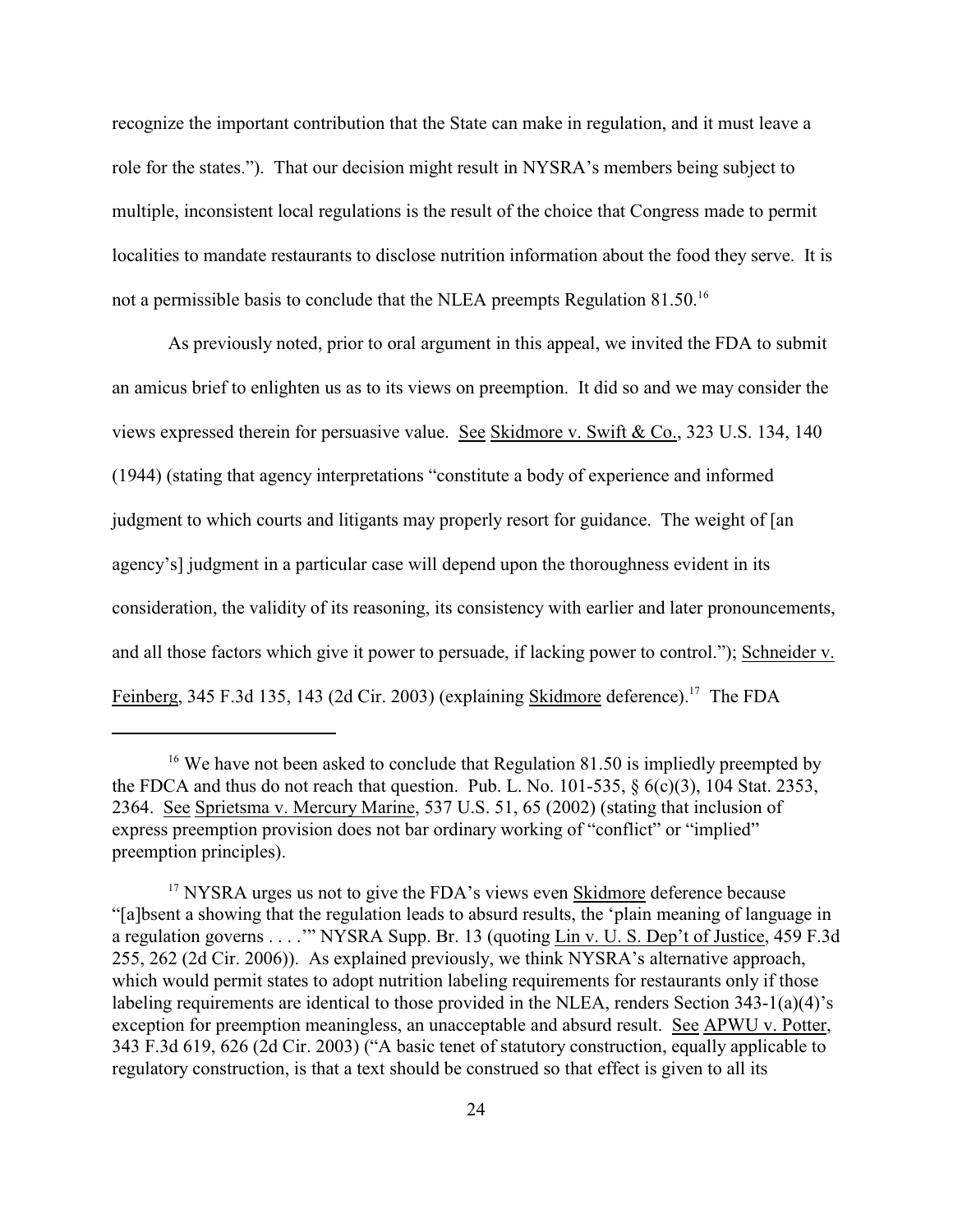advances the view that a statement is nutrition information exempt from the NLEA's preemption provisions if two criteria are met.

First, the statement must be "[1] of the type required by [Section  $343(q)$ ] [2] that appears as part of the nutrition information required or permitted by . . . [Section  $343(q)$ ]." 21 U.S.C. §  $343(r)(1)$ . Second, a state or municipal regulatory authority must require the statement to be disclosed with regard to restaurant food as part of nutrition labeling (and the information must be disclosed pursuant to that authority."). Id. §§ 343-1(a)(4) [(noting exceptions that are inapplicable here)].

FDA Amicus Br. 14-15. The first criterion tracks our above analysis, and thus we find it persuasive.<sup>18</sup> The second criterion, plainly stated as above, is also unobjectionable since Section 343-1(a)(4)'s exception to preemption concerns "nutrition labeling." 21 U.S.C. § 343-1(a)(4). In defending the second criterion, the FDA attempts to reconcile Regulation 101.13(c) to restaurant food by asking us to conclude that labeling requirements are met when a nutrition information statement appears, "for packaged food, in the nutrition information section of the food label or, for non-packaged foods that bear no label, as part of the nutrition information for food in a place appropriate for such information at the point of purchase." FDA Amicus Br. 19. That is, that "the term 'nutrition label' as used in [Regulation] 101.13(c)" should be interpreted "to include, in the context of restaurant food, nutrition information whose disclosure is required by a state or local regulatory body, whether it is placed somewhere that meets the narrow definition of 'label'

provisions, so that no part will be inoperative or superfluous, void or insignificant, and so that one section will not destroy another unless the provision is the result of obvious mistake or error.") (alterations and quotation marks omitted).

<sup>&</sup>lt;sup>18</sup> Briefly, first: (1) Section 343(q) lists types of information that fall under the rubric of "nutrition information" to include "total number of calories" and thus the nutrient information regulated by Regulation 81.50 is "of the type" required by Section 343(q). Second, because Section 343(q) permits states to adopt non-identical nutrition information requirements for restaurants, the information required by Regulation 81.50 appears as part of the nutrition information permitted by Section 343(q).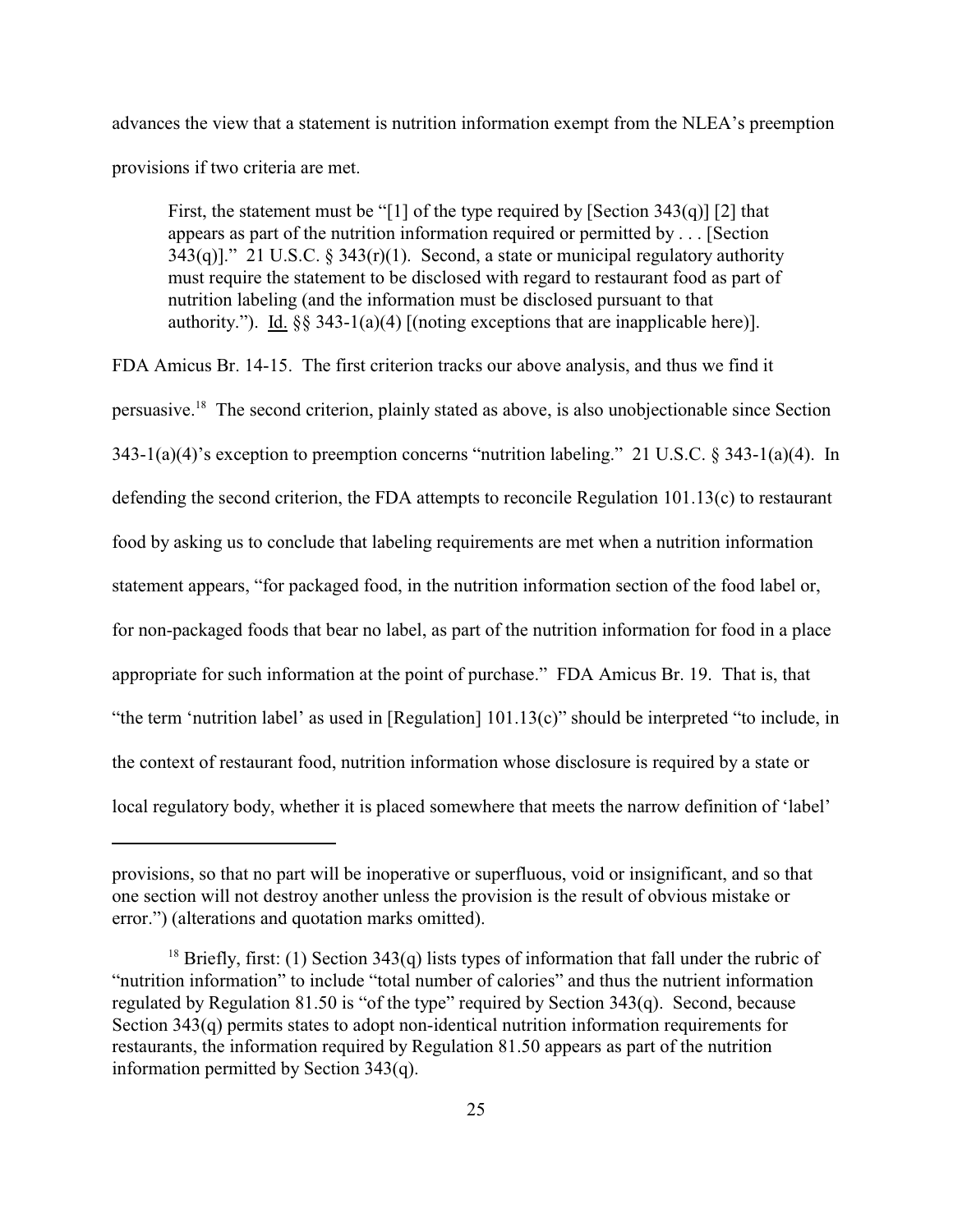advanced by NYSRA, or whether it instead is placed, as [under Regulation 81.50], in appropriate labeling." Id. at 19-20; see 21 C.F.R  $\S$  101.45(a)(1) ("Nutrition labeling information should be displayed at the point of purchase by an appropriate means such as by a label affixed to the food or through labeling including shelf labels, signs, posters, brochures, notebooks, or leaflets that are readily available and in close proximity to the foods."); id. § 101.10 (stating as to "Nutrition labeling of restaurant foods" that "Presentation of nutrition labeling may be in various forms, including those provided in § 101.45 and other reasonable means."). Put simply, the FDA asks us to read "label" as stated in Regulation 101.13's reference to "nutrition label," as "appropriate labeling." Accordingly, for restaurants, a menu or menu board would fall within Section 101.13's definition of "label." We have concerns about reading the regulation as the FDA proposes, but might be required to do so if it were the only way to keep the structure and meaning of the NLEA intact. However, we think a better approach is to conclude, as we have, that Regulation 101.13(c) does not pertain to restaurant food, but we adopt the FDA's test, quoted above, **see supra, at 25**, as our own.

### **B. First Amendment**

NYSRA's other objection to Regulation 81.50 is that it impermissibly infringes on NYSRA's member restaurants' First Amendment rights. It is undisputed that commercial speech is entitled to the protection of the First Amendment. Zauderer v. Office of Disciplinary Counsel, 471 U.S. 626, 637 (1985). As commercial speech is speech that proposes a commercial transaction, id., and Regulation 81.50 "requires disclosure of calorie information in connection with a proposed commercial transaction -- the sale of a restaurant meal," NYSRA II, 2008 WL 1752455, at \*6, the form of speech affected by Regulation 81.50 is clearly commercial speech.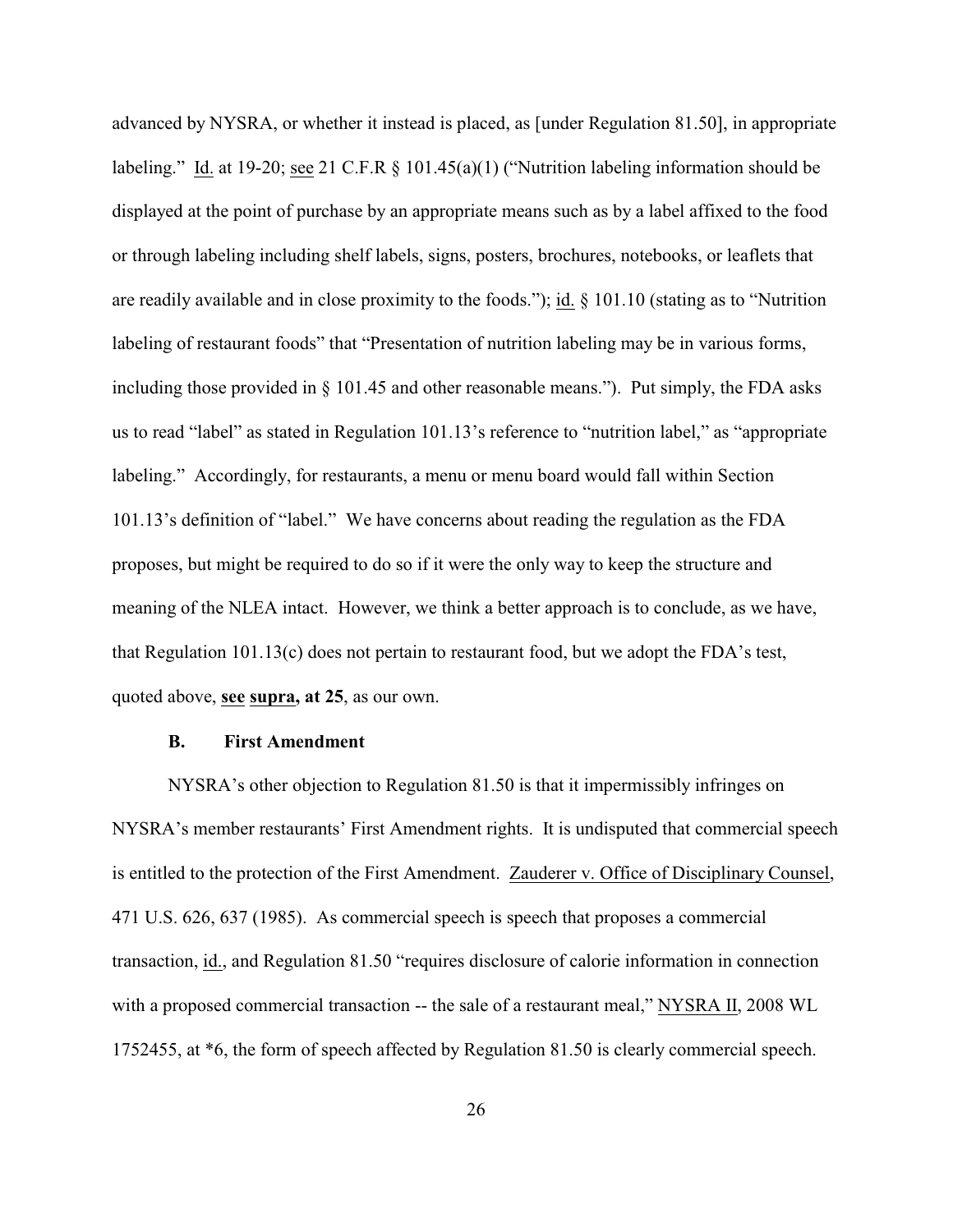However, the protection afforded commercial speech is "somewhat less extensive than that afforded noncommercial speech." Zauderer, 471 U.S. at 637 (quotation marks omitted). And, within the class of regulations affecting commercial speech, we accord varying levels of protection depending on the type of commercial speech at issue.

This is where NYSRA's objection to the district court's decision lies. It argues that Regulation 81.50 should be subjected to heightened scrutiny, and not, as the district court concluded, "rationality." However, the district court's conclusion was compelled by this Circuit's law, which rested on our interpretation of Supreme Court precedent. The Supreme Court has stated that there are "material differences between [purely factual and uncontroversial] disclosure requirements and outright prohibitions on speech," id. at 650, and that regulations that compel "purely factual and uncontroversial" commercial speech are subject to more lenient review than regulations that restrict accurate commercial speech. Id. at 651. In light of Zauderer, this Circuit thus held that rules "mandating that commercial actors disclose commercial information" are subject to the rational basis test. Nat'l Elec. Mfrs. Ass'n v. Sorrell, 272 F.3d 104, 114-15 (2d Cir. 2001). We explained that:

Commercial disclosure requirements are treated differently from restrictions on commercial speech because mandated disclosure of accurate, factual, commercial information does not offend the core First Amendment values of promoting efficient exchange of information or protecting individual liberty interests. Such disclosure furthers, rather than hinders, the First Amendment goal of the discovery of truth and contributes to the efficiency of the "marketplace of ideas." Protection of the robust and free flow of accurate information is the principal First Amendment justification for protecting commercial speech, and requiring disclosure of truthful information promotes that goal. In such a case, then, less exacting scrutiny is required than where truthful, nonmisleading commercial speech is restricted.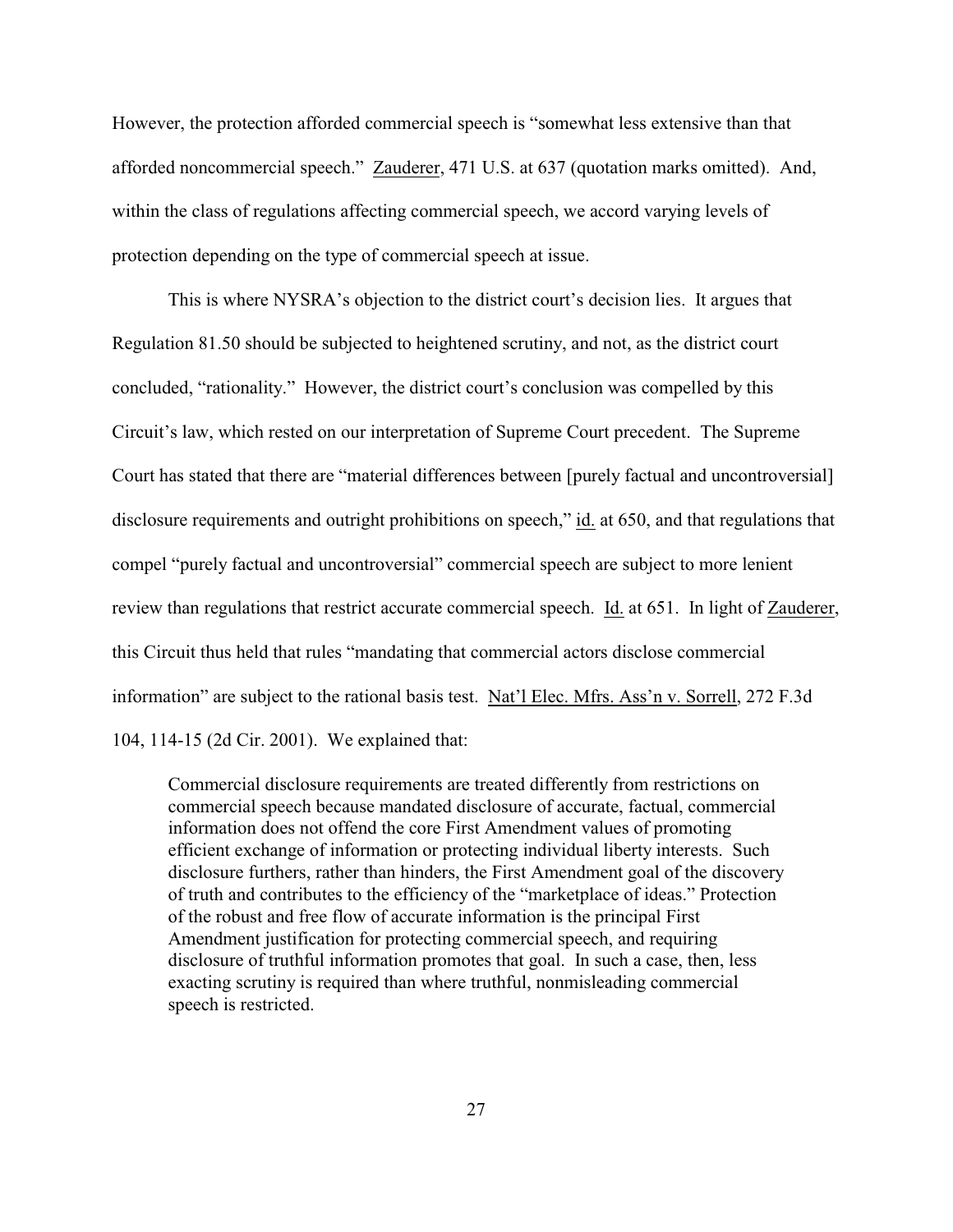Id. at 113-14 (footnote and citations omitted);<sup>19</sup> cf. Riley v. Nat'l Fed'n of the Blind of N.C., Inc., 487 U.S. 781, 796 n.9 (1988) (stating that "[p]urely commercial speech is more susceptible to compelled disclosure requirements" than is personal or political speech).

In arguing both that Sorrell was incorrectly decided and that it does not govern this case, NYSRA makes the following three arguments. First, United States v. United Foods, Inc., 533 U.S. 405 (2001), issued three months before Sorrell and which Sorrell does not discuss, limited the rational basis test described in Zauderer to those situations in which the law at issue furthers the State's interest in preventing deception of consumers. Second, International Dairy Foods Association v. Amestoy (IDFA), 92 F.3d 67 (2d Cir. 1996), in which we applied intermediate scrutiny pursuant to Central Hudson Gas & Elec. Corp. v. Pub. Serv. Commission of New York, 447 U.S. 557 (1980), is more akin to this case.<sup>20</sup> Third, the parties in Sorrell did not dispute the significance of the facts that they were being asked to disclose. In contrast, NYSRA's member restaurants, which do not believe that disclosing calorie information would reduce obesity, and would prefer to provide complete nutrition information, are instead forced, as counsel informed us during oral argument, to "cram" calorie information "down the throats" of their customers.

We think NYSRA reads too much into United Foods. The paragraph on which NYSRA

 $19$  In Sorrell, we also observed that "[t]o the extent commercial speakers have a legally cognizable interest in withholding accurate, factual information, that interest is typically accommodated by the common law of property and its constitutional guarantors." 272 F.3d at 114.

 $20$  Under the Central Hudson test, a court considers (1) whether the regulated expression concerns lawful activity and is not misleading; (2) whether the asserted governmental interest is substantial; (3) whether the regulation directly advances the governmental interest asserted; and (4) whether the regulation is more extensive than is necessary to advance that interest. 447 U.S. at 566.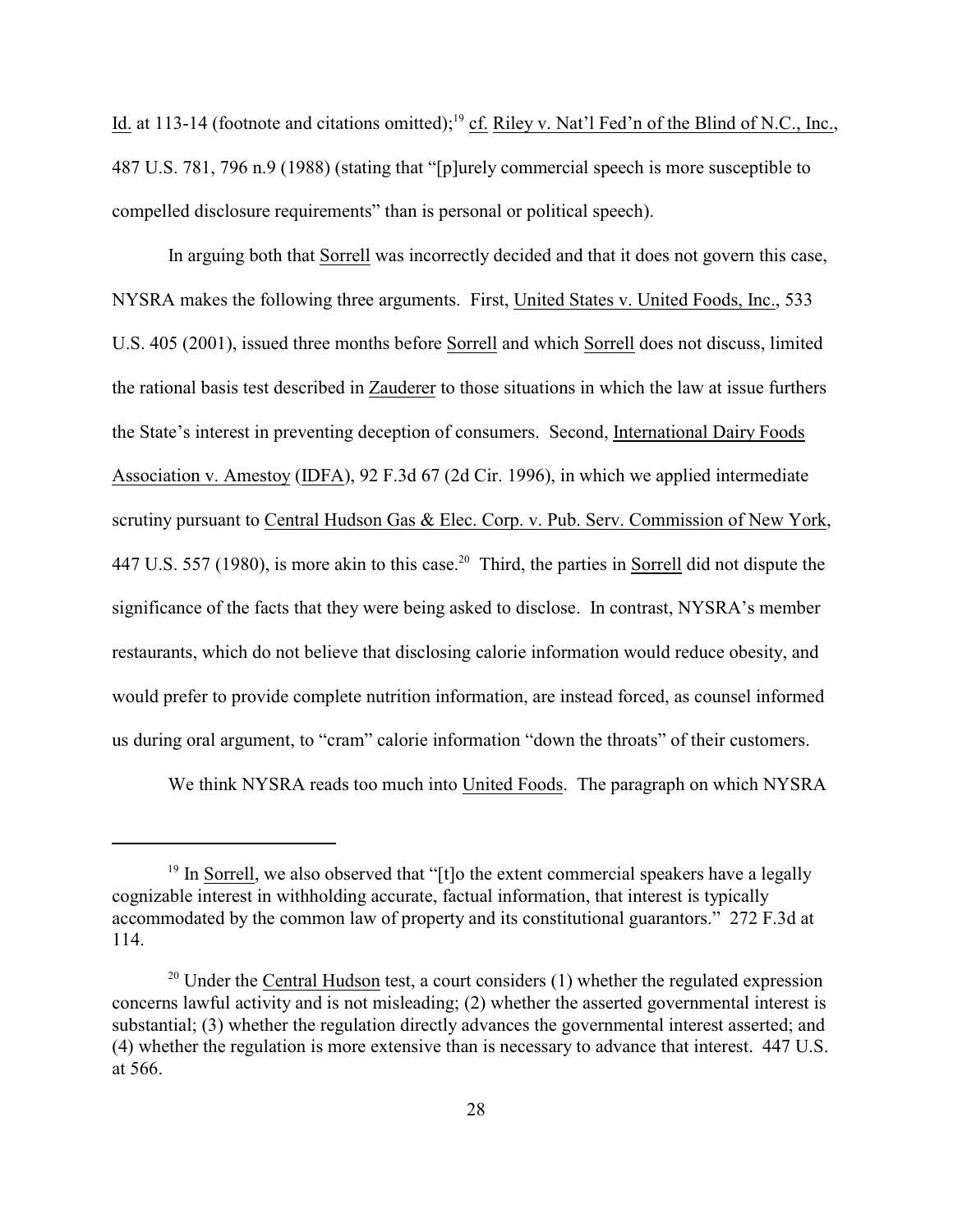relies simply distinguishes Zauderer on the basis that the compelled speech in Zauderer was necessary to prevent deception of consumers; it does not provide that all other disclosure requirements are subject to heightened scrutiny. United Foods, 533 U.S. at 416. Of course, there is no error in this distinction as Zauderer addressed deceptive advertising. Nor was this distinction lost on us in Sorrell, when we held that Zauderer's holding was broad enough to encompass nonmisleading disclosure requirements. Sorrell, 272 F.3d at 115.<sup>21</sup> We stated:

To be sure, the compelled disclosure at issue here was not intended to prevent "consumer confusion or deception" per se, Zauderer, 471 U.S. at 651 (internal quotation marks omitted), but rather to better inform consumers about the products they purchase. Although the overall goal of the statute is plainly to reduce the amount of mercury released into the environment, it is inextricably intertwined with the goal of increasing consumer awareness of the presence of mercury in a variety of products. Accordingly, we cannot say that the statute's goal is inconsistent with the policies underlying First Amendment protection of commercial speech, described above, and the reasons supporting the distinction between compelled and restricted commercial speech. We therefore find that it is governed by the reasonable-relationship rule in Zauderer.

Sorrell, 272 F.3d at 115. We have not been alone in accepting this broader reading. See Pharm. Care Mgmt. Ass'n v. Rowe, 429 F.3d 294, 310 n.8 (1st Cir. 2005) ("[W]e have found no cases limiting Zauderer [to 'potentially deceptive advertising directed at consumers'].") (decided four years after United Foods). Thus, "Zauderer, not Central Hudson[], describes the relationship between means and ends demanded by the First Amendment in compelled commercial disclosure

 $21$  Alternatively, New York City argues that even if United Foods so constrained Zauderer, Regulation 81.50 was adopted to prevent misleading advertising practices and would still be subject to rational basis. Because we conclude that laws mandating factual disclosures are subject to the rational basis test even if they address non-deceptive speech, we do not reach this argument.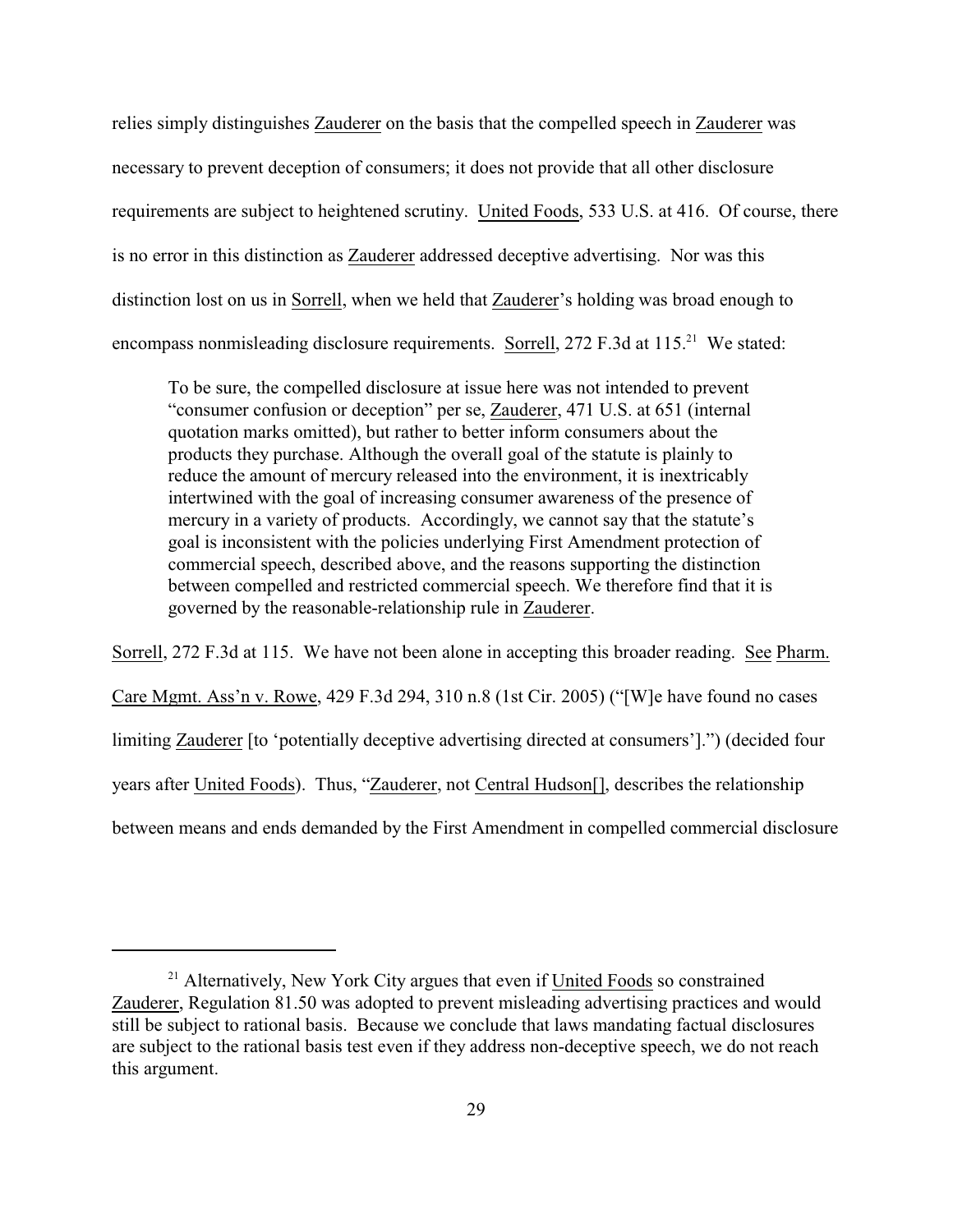cases." Sorrell, 272 F.3d at 115.<sup>22</sup>

With NYRSA's challenge to Sorrell's holding disposed of, its claim that this case is more akin to IDFA, clearly fails. In Sorrell, we explained that our decision in IDFA "was expressly limited to cases in which a state disclosure requirement is supported by no interest other than the gratification of 'consumer curiosity.'" Sorrell, 272 F.3d at 115 n.6. Given New York's interest in preventing obesity, which is further explained below, see also Mem. of Law in Supp. of Pl.'s Mot. for Declaratory Relief and a Preliminary Injunction, at 34, No. 08cv1000 (S.D.N.Y. filed Feb. 14, 2008) (conceding that New York City has a substantial interest in passing Regulation 81.50), IDFA is inapplicable.

NYSRA's final objection is also resolved by Sorrell, which clearly held that laws that compel the reporting of "factual and uncontroversial" information by commercial entities are scrutinized for rationality. Sorrell, 272 F.3d at 114-15; see also Zauderer, 471 U.S. at 650-51. Thus, "[t]he question that we must answer is whether [Regulation 81.50's] labeling ... requirements are compelled speech in violation of the Constitution or simply requirements of purely factual disclosures." Entm't Software Ass'n v. Blagojevich, 469 F.3d 641, 652 (7th Cir.

Zauderer, 471 U.S. at 651 n.14.

 $22$  As in Zauderer, we also reject NYSRA's suggestions that heightened review is appropriate because New York City has alternative means of achieving its goals or because Regulation 81.50 impacts only ten percent of New York City restaurants.

Because the First Amendment interests implicated by disclosure requirements are substantially weaker than those at stake when speech is actually suppressed, we do not think it appropriate to strike down such requirements merely because other possible means by which the State might achieve its purposes can be hypothesized. Similarly, we are unpersuaded by appellant's argument that a disclosure requirement is subject to attack if it is "under-inclusive"-- that is, if it does not get at all facets of the problem it is designed to ameliorate. As a general matter, governments are entitled to attack problems piecemeal, save where their policies implicate rights so fundamental that strict scrutiny must be applied.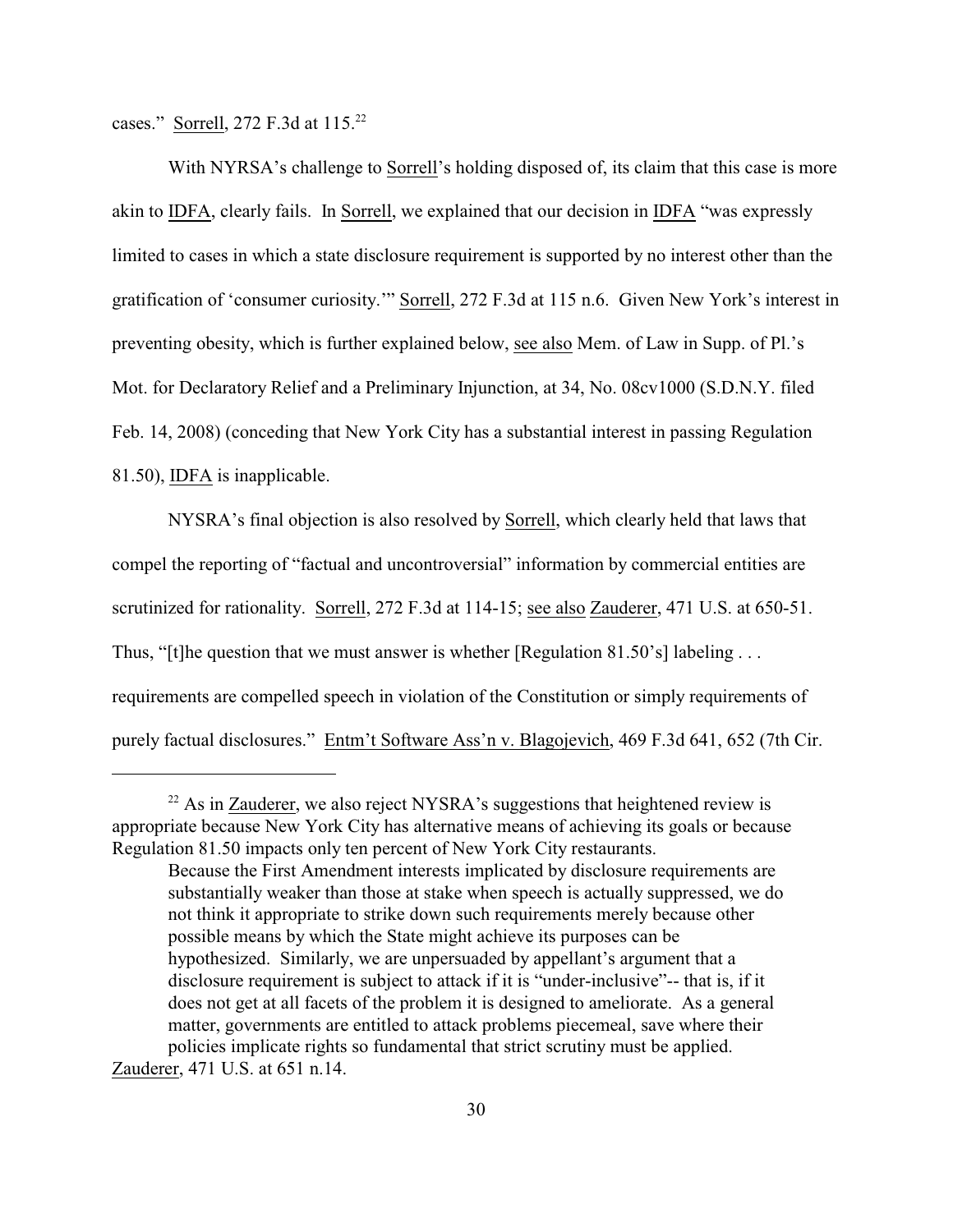2006) (applying strict scrutiny to disclosure requirement requiring placement of "18" sticker that met the statute's definition of "sexually explicit" because it was "more opinion-based than the question of whether a particular chemical is within any given product" unlike in Sorrell). NYSRA does not contend that disclosure of calorie information is not "factual"; it only claims that its member restaurants do not want to communicate to their customers that calorie amounts should be prioritized among other nutrient amounts, such as those listed in Section 343(q)'s Nutrition Fact panel. However, the First Amendment does not bar the City from compelling such "under-inclusive" factual disclosures, see Zauderer, 471 U.S. at 651 n.14, where as discussed below, the City's decision to focus its attention on calorie amounts is rational.

## **A. Rational Basis Review**

Accordingly, rational basis applies and NYSRA concedes that it will not prevail if we apply that test. Our review reveals the concession to be warranted; New York City has plainly demonstrated a reasonable relationship between the purpose of Regulation 81.50's disclosure requirements and the means employed to achieve that purpose. Citing what it termed an "obesity epidemic," New York City enacted Regulation 81.50 to: (1) reduce consumer confusion and deception; and (2) to promote informed consumer decision-making so as to reduce obesity and the diseases associated with it. See Notice of Adoption. Identifying numerous studies, the Notice of Adoption made the following relevant findings.<sup>23</sup> First, that obesity is epidemic and is a serious and increasing cause of disease; in New York City, 54% of adults, and 43% of elementary school children are overweight or obese and obesity is a contributing factor for heart

 $23$  Though it has, we note that to survive rational basis review, New York "has no obligation to produce evidence, or empirical data to sustain . . . rationality." Lewis v. Thompson, 252 F.3d 567, 582 (2d Cir. 2001) (quotation marks omitted)).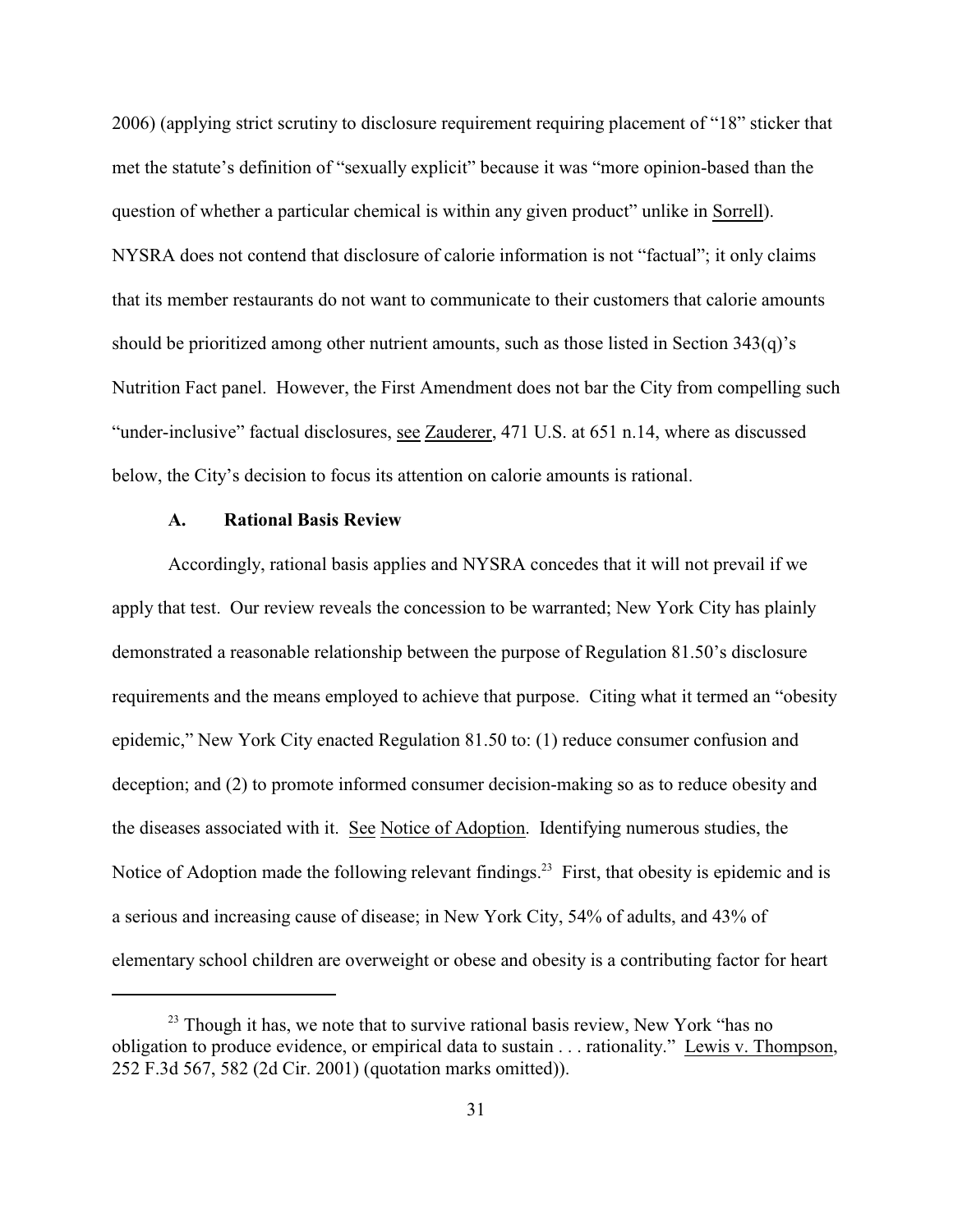disease, diabetes, stroke, and cancer, which caused 70% of deaths in New York City in 2005. Id. at 3. Second, that the obesity epidemic is mainly due to excess calorie consumption, often resulting from meals eaten away from the home. Americans, including New Yorkers, are eating out more than in the past and when doing so, typically eat more than they do at home, and in just one meal ordered in a fast food restaurant, might consume more than the advised daily caloric intake. Id. at 3-4. Third, that chain restaurants serve food that is associated with excess calorie consumption and weight gain. Id. at 5. Fourth, that consumers' distorted perceptions about how many calories food contained led to unhealthy food choices. Id. Fifth, that providing calorie information, similar to that provided in the NLEA's Nutrition Fact panel, at the point-of-decision would help consumers make informed, healthier food choices. Id. at 6. Finally, it noted that voluntary activities by restaurants were "woefully inadequate" and failed to inform the vast majority of customers, only 3.1% of whom in a study, reported noticing calorie information, id. at 7-8, and that leading health authorities recommend posting calorie information at the point of purchase, id. at 8.

New York City was not alone in making these observations. A 2006 FDA-commissioned report concluded that "obesity has become a public health crisis of epidemic proportions." Keystone Report at 4. In addition, a 2005 study by the Centers for Disease Control and Prevention (the "CDC") estimated that approximately 112,000 deaths in 2000 were associated with obesity in the United States. Katherine M. Flegal et al., Excess Deaths Associated with Underweight, Overweight, and Obesity, 293 J. AM. MED. ASS'N 1861, 1863-64 (2005). Another study concluded that rising obesity rates led to increasing diabetes rates, finding that as of 2005, 15.8 million Americans had diabetes, almost triple the number from 1980. Ctr. for Disease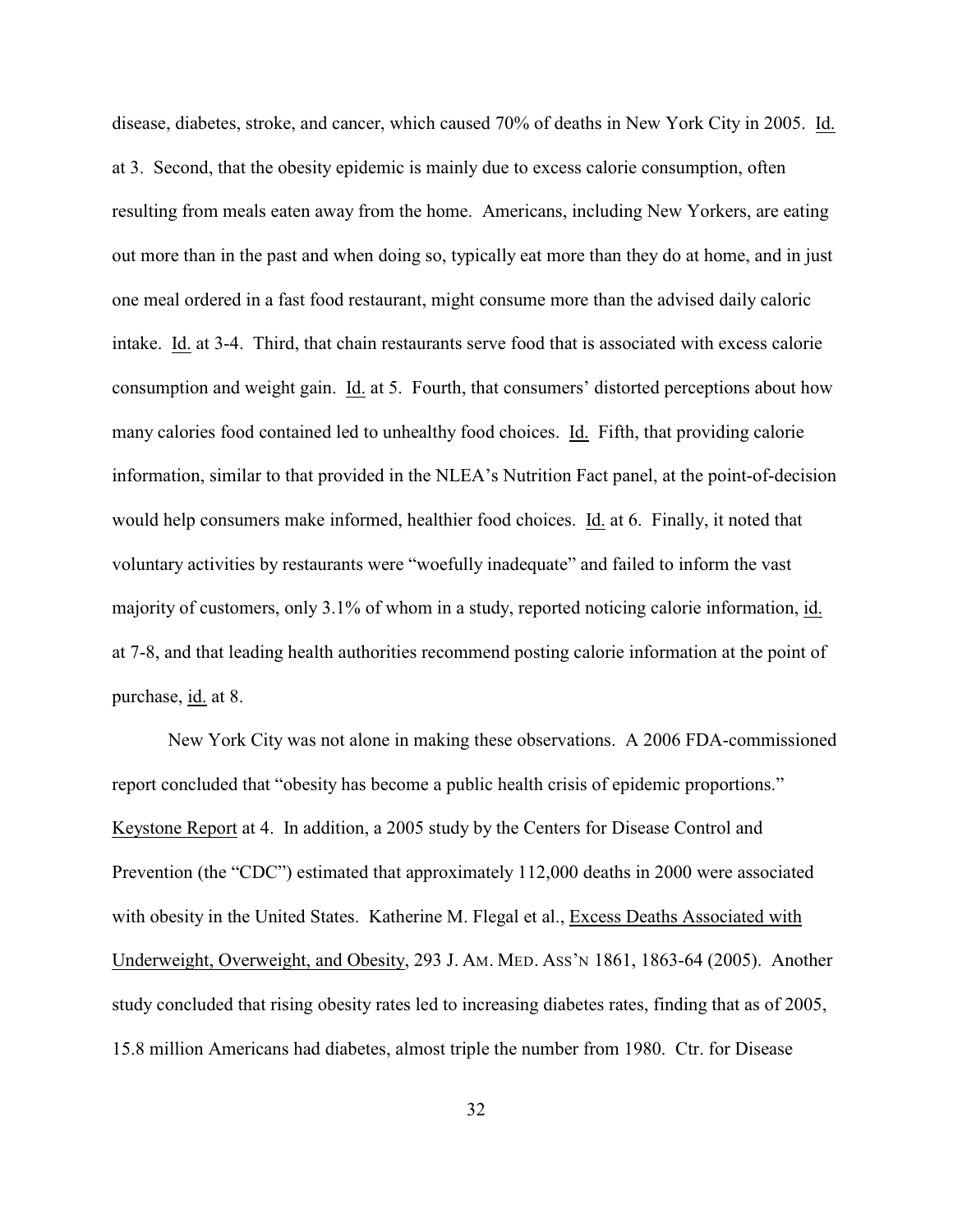Control, Nat'l Ctr. For Health Statistics, Nat'l Diabetes Surveillance Sys., Prevalence of Diabetes (1980-2005), available at http://www.cdc.gov/diabetes/statistics/prev/national/tablepersons.htm (last visited Jan. 13, 2009). Yet another study concluded that with these increased rates of obesity and associated health problems, have come increased health-care costs. See Eric A. Finkelstein et al., State-Level Estimates of Annual Medical Expenditures Attributable to Obesity, 12 OBESITY RESEARCH 18, 22-23 (2004) (listing increased annual medical expenditures of states attributable to obesity in several states including New York).

Further, studies have linked obesity to eating out. The Keystone Report also concluded that the consumption of high-calorie meals at fast-food restaurants is a significant cause of obesity, stating that "[e]ating out more frequently is associated with obesity, higher body fatness, and higher body mass index." Keystone Report at 27. And, it found, among other things that, whereas in 1970 American spent just 26% of their food budget on food prepared away from home, they now spend 46% of their food dollars on such items; and that away-from-home foods provided 34% of American's daily total caloric intake in 1995, nearly double the 18% intake in 1977-78. Id. at 30, 122. The United States Department of Agriculture has observed that awayfrom-home foods have lower nutritional quality than home foods and found a correlation between increased caloric intake and eating out. See Biing-Hwan Lin, et al., U.S. Dep't of Agric., Econ. Research serv., Agric. Info. Bull. No. 749, Away-From-Home Foods Increasingly Important to Quality of American Diet (1999), available at

http://www.ers.usda.gov/Publications/AIB749/ (last visited Jan. 13, 2009). Yet another study found that between 50% and 80% of diabetes cases are associated with obesity, unhealthy eating and physical inactivity. F.B. Hu, et al., Diet, Lifestyle, and the Risk of Type 2 Diabetes Mellitus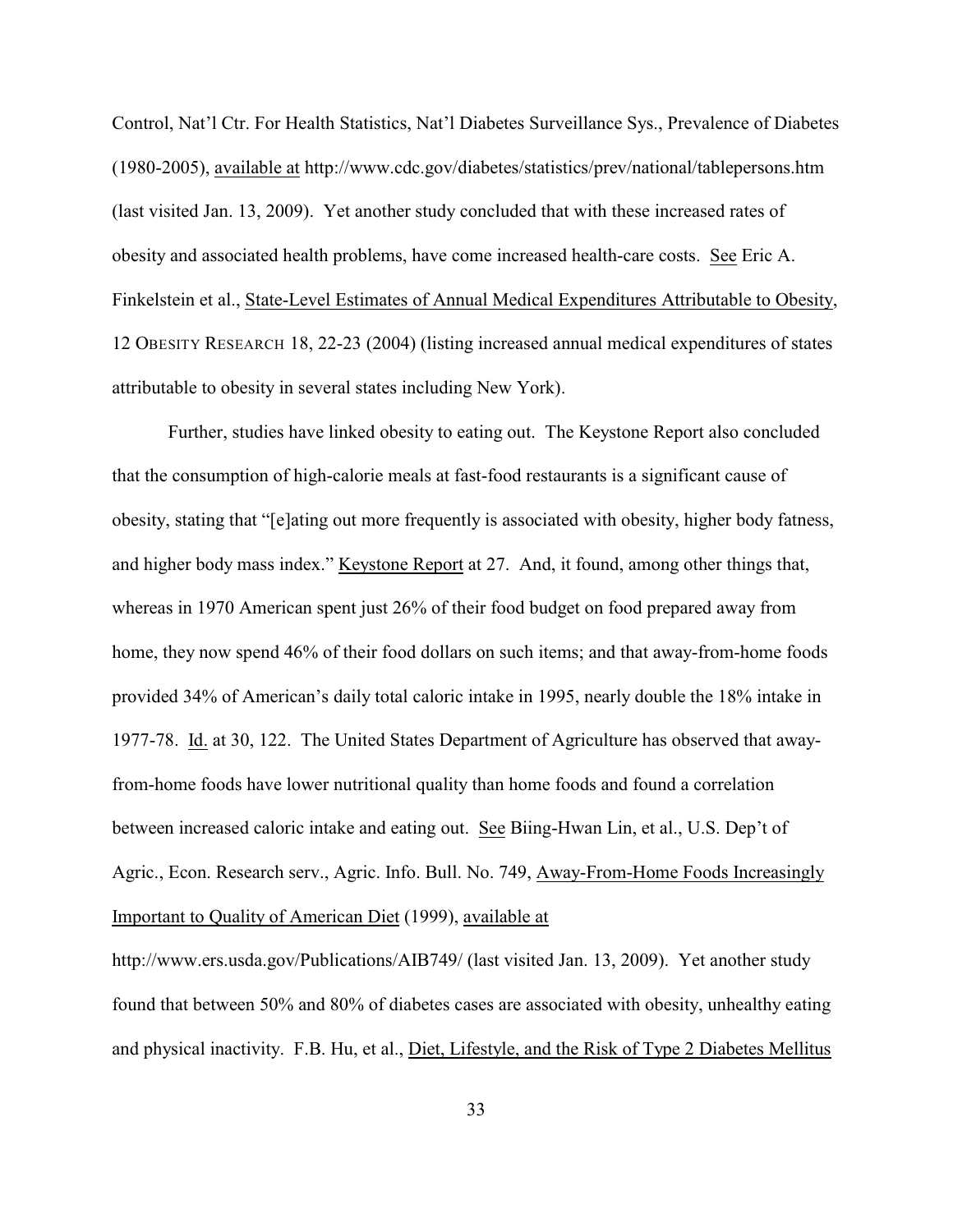in Women, 345 NEW ENG. J. MED. 790, 790-97 (2001).

Stating that "calorie information is most relevant to obesity prevention," Keystone Report at 80, the Keystone Report concluded that "restaurants should provide consumers with calorie information in a standard format that is easily accessible and easy to use," id. at 76, allowing consumers to view the information "when standing at a counter, while reviewing a menu board, in a car when reading a drive-through menu, or when sitting down at a table reviewing a menu," id. at  $77<sup>24</sup>$  In arriving at this conclusion the Keystone Report stated that "[w] ithout nutrition information, consumers typically are unable to assess the caloric content of foods," id. at 68, a statement which we do not doubt upon being informed, counter-intuitively, that a smoked turkey sandwich at Chili's contains 930 calories, more than a sirloin steak, which contains 540, or that 2 jelly-filled doughnuts at Dunkin' Donuts have fewer calories than a sesame bagel with cream cheese. City and County of San Francisco, CA et al. Amicus Br. 13-14; see also Scot Burton et al., Attacking the Obesity Epidemic: The Potential Health Benefits of Providing Nutrition Information in Restaurants, 96 AM. J. PUB. HEALTH 1669, 1669-75 (2006) (finding that calories

 $24$  The American Medical Association, the American Heart Association, the American Association of Retired Persons (AARP), and the American Public Health Association (APHA), have all endorsed nutrition labeling at fast food and chain restaurants as well. See Am. Med. Ass'n, Press Release, AMA Adopts Policies to Promote Healthier Food Options to Fight Obesity in America (June 27, 2007), available at

http://www.ama-assn.org/ama/pub/category/print/17768.html (last visited Jan. 13, 2009); Am. Heart Ass'n, Position Statement on Menu Labeling (Mar. 4, 2008), available at http://www.americanheart.org/downloadable/heart/I204661406112Policy%20Posit ion%20Statement%200n%20Menu%20Labeling.pdf; AARP, Nutrition Labeling At Fast-Food And Other Chain Restaurants (July 2004), available at

http://www.aarp.org/research/health/healthquality/aresearch-import-882-IB71.html (last visited Jan. 13, 2009); Am. Public Health Ass'n, Support for Nutrition Labeling in Fast-Food and Other Chain Restaurants (Nov. 9, 2004), available at

http://www.apha.org/advocacy/policy/policysearch/default.htm?id= 1300 (last visited Jan. 13, 2009).